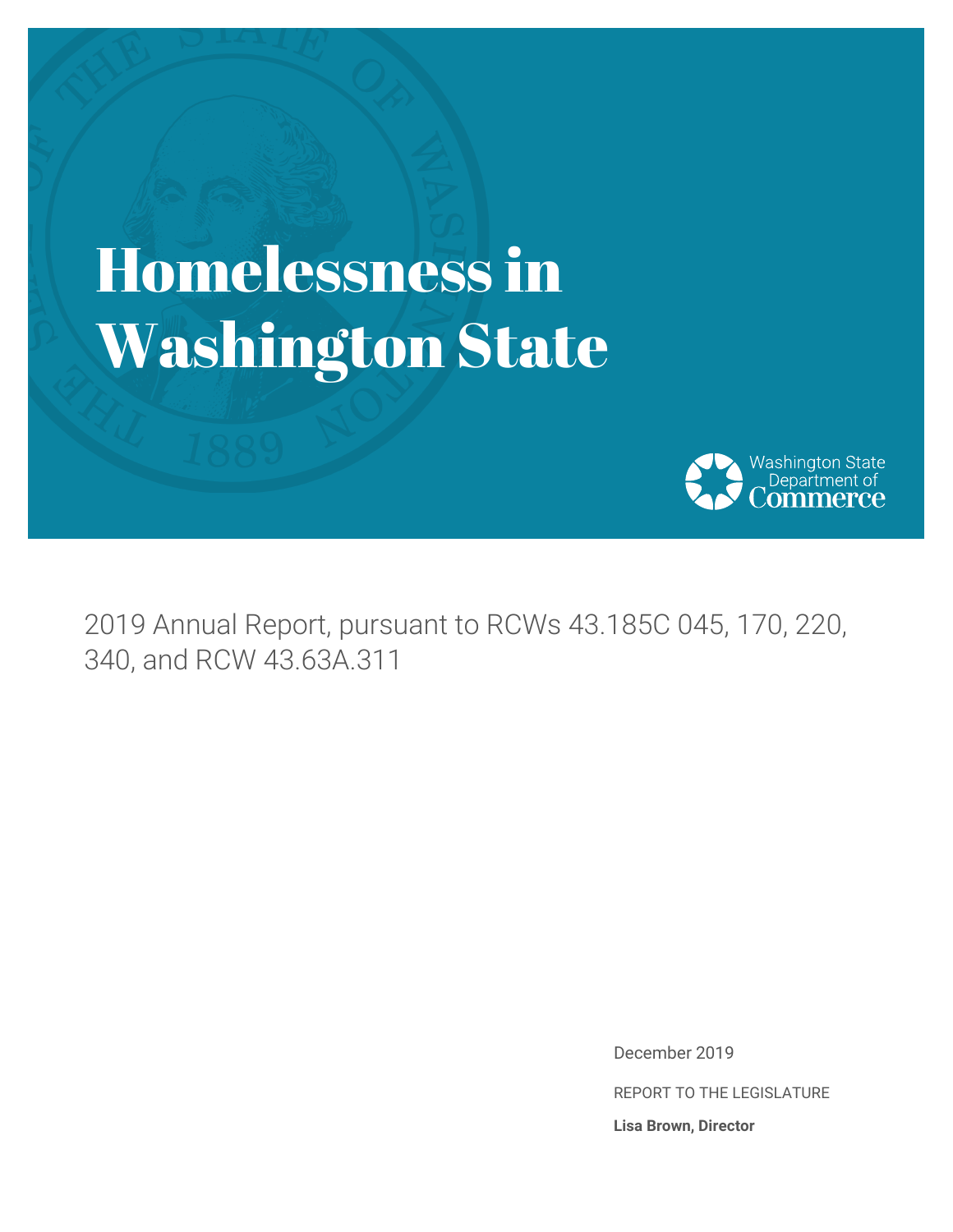### Acknowledgments

**Washington State Department of Commerce** Diane Klontz, assistant director, Community Services and Housing Division

Tedd Kelleher, senior managing director, Housing Assistance Unit

Kathy Kinard, homeless grants manager, Housing Assistance Unit

Kim Justice, executive director, Office of Homeless Youth

Emily Burgess, performance manager, Housing Assistance Unit

Nick Mondau, data systems manager, Housing Assistance Unit

Talia Scott, homeless management information system manager

Kathryn Stayrook, administrative assistant, Housing Assistance Unit

Graham Parrington, management analyst, Community Services and Housing Division Washington State Department of Commerce

Tedd Kelleher, senior managing director [tedd.kelleher@commerce.wa.gov](mailto:tedd.kelleher@commerce.wa.gov)

HOUSING ASSISTANCE UNIT

1011 Plum St. SE P.O. Box 42525 Olympia, WA 98504-2525

#### www.commerce.wa.gov

For people with disabilities, this report is available on request in other formats. To submit a request, please call 360.725.4000 (TTY 360.586.0772).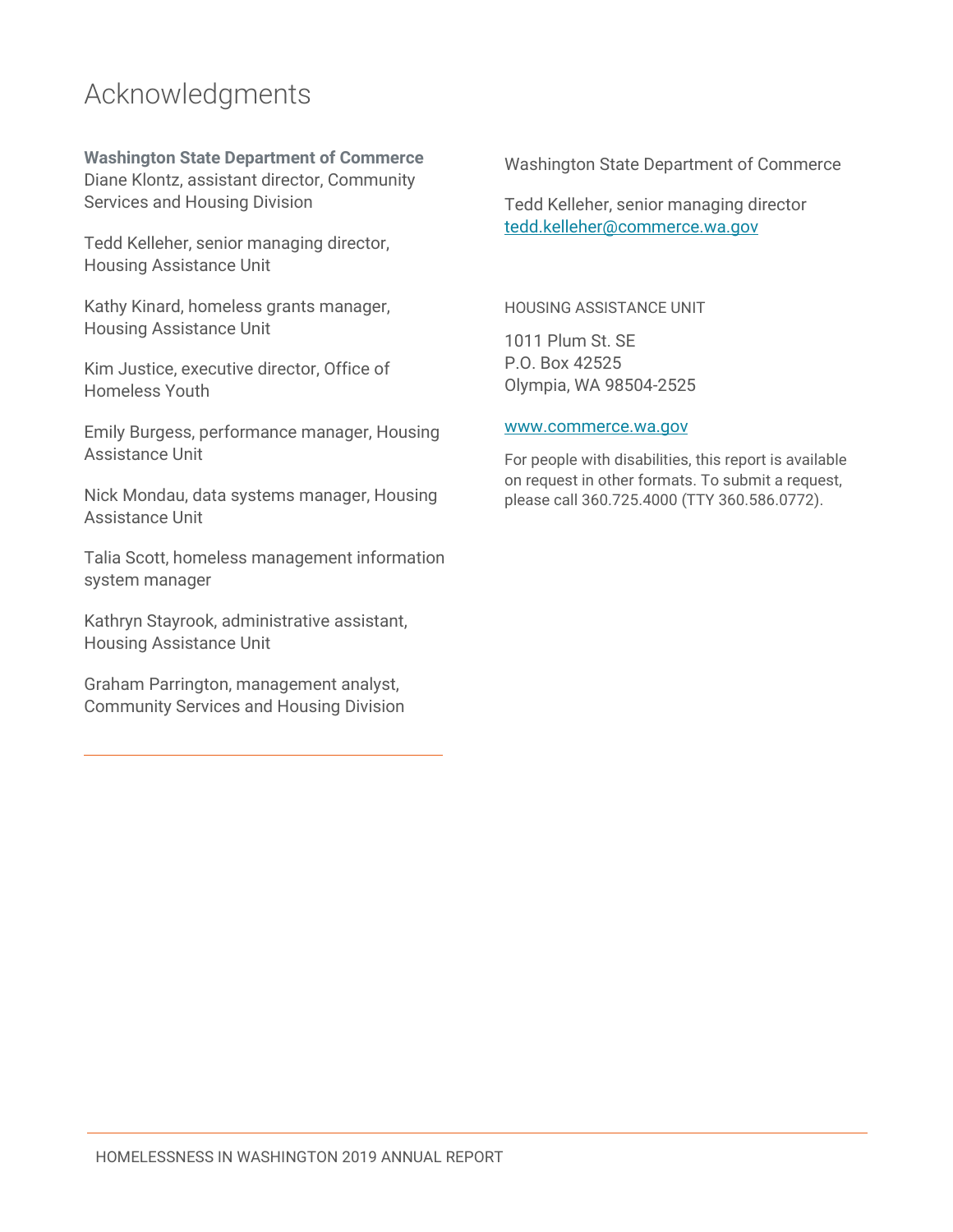# Table of Contents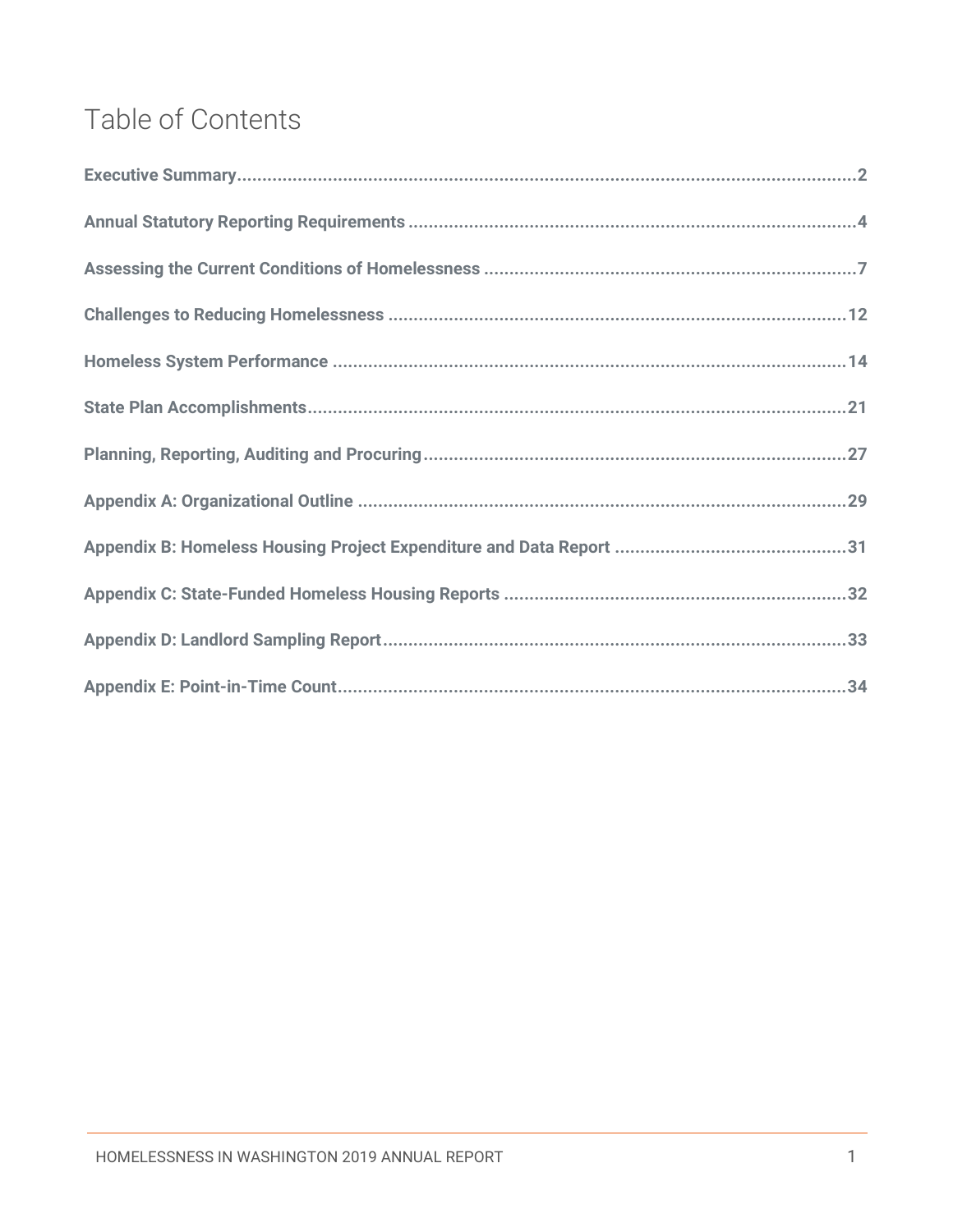# <span id="page-3-0"></span>Executive Summary

This annual report complements the "State of Washington Homeless Housing Crisis Response System [Strategic Plan 2019-2024"](http://www.commerce.wa.gov/wp-content/uploads/2019/11/Homeless-Housing-Strategic-Plan-2019-2024.pdf)[1](#page-3-1) updated in 2019 and fulfills reporting requirements outlined in several chapters of the Homeless Housing and Assistance Act, including RCWs 43.185C 045, 170, 220, 340, and RCW 43.63A.311. [Table 1](#page-5-1) in the ["Annual Statutory Reporting Requirements"](#page-4-0) section maps the statutory reporting requirements to where data is presented in this report.

### Overview

 $\overline{a}$ 

Despite a strong state economy,<sup>[2](#page-3-2)</sup> growing incomes,<sup>[3](#page-3-3)</sup> and above-average and improving family stability,<sup>[4](#page-3-4)</sup> Washington has the fifth-highest prevalence of homelessness in the nation. The count of people living unsheltered increased every year from 2013 to 2018 and then dropped slightly in 2019 to about 9,600.[5](#page-3-5)

Washington is above average and improving in most domains that drive homelessness, with the notable exception of rental price inflation.<sup>[6](#page-3-6)</sup> Rents have increased 48% in the past eight years,<sup>[7](#page-3-7)</sup> primarily due to growing incomes<sup>[8](#page-3-8)</sup> and an undersupply of new units to house Washington's growing population.<sup>[9](#page-3-9)</sup> Even with above-average income growth for lower-income households in Washington,<sup>[10](#page-3-10)</sup> it has not been enough to keep pace with rent inflation, resulting in more people with already tight budgets facing homelessness. The mismatch between growing rents and incomes has been particularly severe for people with fixed incomes from sources such as Social Security and disability[.11](#page-3-11)

Additional investments by the Legislature and performance improvements have moderated the impacts of this mismatch between rents and lower incomes. Washington's top-tier, performance-based contracting system should continue to yield better outcomes with existing investments, but performance improvements do not add up to significant reductions in homelessness without additional investment and a solution to the undersupply of housing.<sup>[12](#page-3-12)</sup>

<span id="page-3-1"></span><sup>1</sup> Washington State Department of Commerce, "Homeless Housing Crisis Response System Strategic Plan 2019-2024," (2019), http://www.commerce.wa.gov/wp-content/uploads/2019/11/Homeless-Housing-Strategic-Plan-2019-2024.pdf

<span id="page-3-2"></span><sup>2</sup> U.S. Bureau of Economic Analysis, Gross Domestic Product by State,

U.S. Department of Labor, Bureau of Labor Statistics, Employment status of the civilian noninstitutional population, percent of population employed

<span id="page-3-3"></span><sup>3</sup> U.S. Census Bureau, American Community Survey 1-year estimate, Table S2503

<span id="page-3-4"></span><sup>4</sup> U.S. Census Bureau, American Community Survey 1-year estimate, Table B09005

<span id="page-3-5"></span><sup>5</sup> U.S. Department of Housing and Urban Development, The 2019 Annual Homeless Assessment Report (AHAR) to Congress," (2019)[, https://files.hudexchange.info/resources/documents/2019-AHAR-Part-1.pdf](https://files.hudexchange.info/resources/documents/2019-AHAR-Part-1.pdf)

<span id="page-3-6"></span><sup>6</sup> Washington State Department of Commerce, "Why Is Homelessness Increasing?," (2017), [http://www.commerce.wa.gov/wp](http://www.commerce.wa.gov/wp-content/uploads/2017/01/hau-why-homelessness-increase-2017.pdf)[content/uploads/2017/01/hau-why-homelessness-increase-2017.pdf](http://www.commerce.wa.gov/wp-content/uploads/2017/01/hau-why-homelessness-increase-2017.pdf)

<span id="page-3-7"></span><sup>7</sup> U.S. Census Bureau, American Community Survey 1-year estimate, Table B25058

<span id="page-3-8"></span><sup>8</sup> U.S. Census Bureau, American Community Survey 1-year estimate, Median Contract Rents (Table B25058) correlation with median household incomes (Table S2503) by Metropolitan Statistical Area

<span id="page-3-9"></span><sup>&</sup>lt;sup>9</sup> U.S. Census Bureau, American Community Survey 1-year estimate, population growth since 2005 (Table B25001) vs. housing unit growth since 2005 (Table DP04)

<span id="page-3-10"></span><sup>&</sup>lt;sup>10</sup> U.S. Census Bureau, American Community Survey 1-year estimate, Table B19081, Table B25057

<span id="page-3-11"></span><sup>11</sup> U.S. Census Bureau, American Community Survey 1-year estimate, Table B25057, Social Security Administration,

Supplemental Security Income Program payment amounts

<span id="page-3-12"></span><sup>12</sup> Washington State Department of Commerce, "Homeless Housing Crisis Response System Strategic Plan 2019-2024"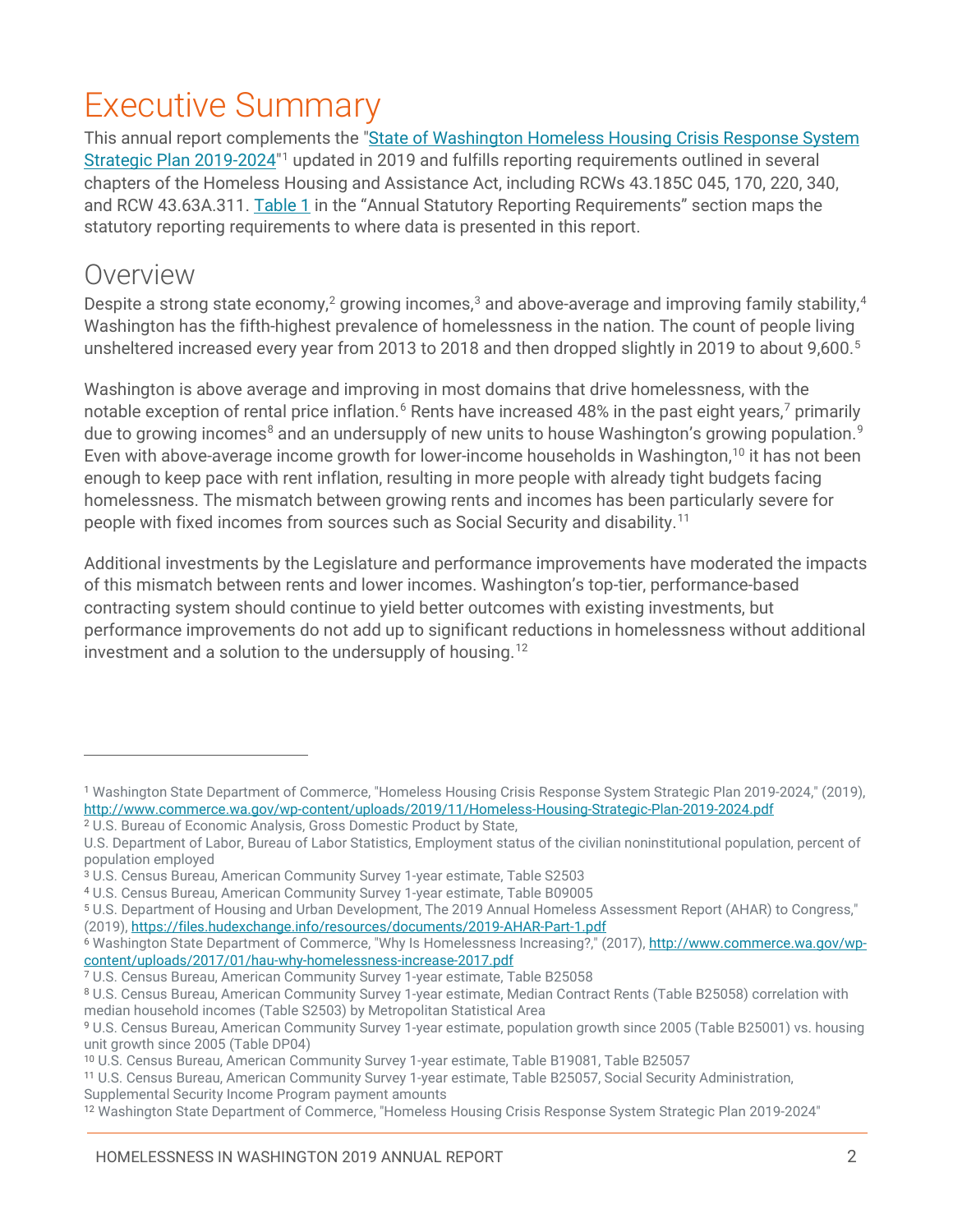The Housing Opportunities Act (Chapter 85, Laws of 2018) added significant accountability, specific planning requirements and additional transparency. As part of this renewed effort, state and local governments and community partners are actively pursuing:

- **O** Solutions to the housing supply problem
- **O** Improving performance
- Quantifying the necessary level of investment to leave no person living outside  $\bullet$

<span id="page-4-0"></span>Complementing the Department of Commerce's broad efforts to address adult homelessness, Commerce's Office of Homeless Youth (OHY) continues its cross-systems partnership to work toward all young people having safe and stable homes and the support they need to thrive. The office's work on expanding services, best practices, data collection, performance management and coordinated entry implementation is integrated tightly with and informed by the larger overall effort to address homelessness in Washington.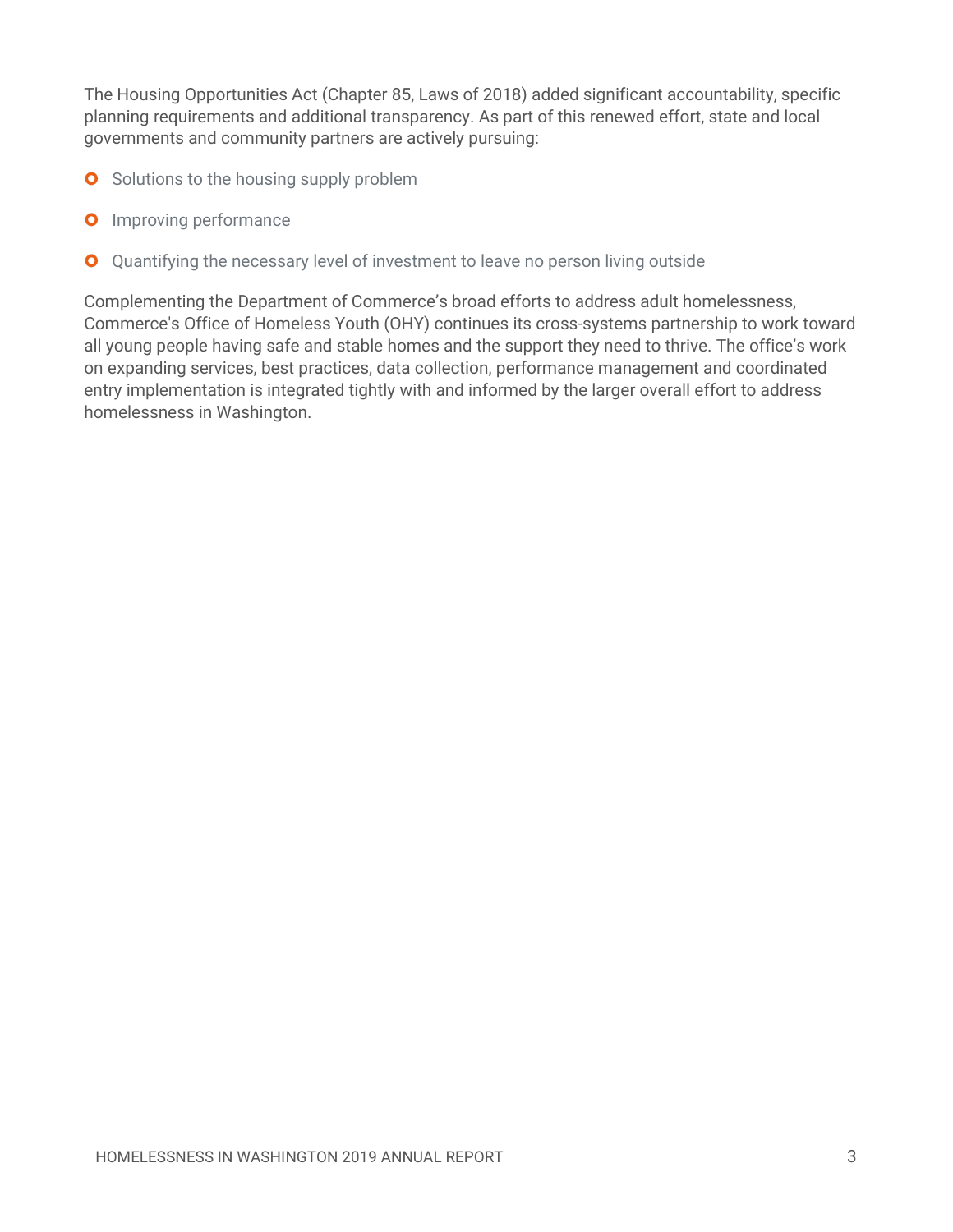# <span id="page-5-0"></span>Annual Statutory Reporting Requirements

### <span id="page-5-1"></span>**Table 1: Guide to Annual Reporting Requirements in This Report**

| <b>Subsection</b>                                                                                      | <b>Excerpted Reporting Requirements</b>                                                                                                                                                                                                                                                                                                                                                                                                                                                            | <b>Location in Report</b>                                                                                                              |  |  |
|--------------------------------------------------------------------------------------------------------|----------------------------------------------------------------------------------------------------------------------------------------------------------------------------------------------------------------------------------------------------------------------------------------------------------------------------------------------------------------------------------------------------------------------------------------------------------------------------------------------------|----------------------------------------------------------------------------------------------------------------------------------------|--|--|
| RCW 43.185C.045: Homeless housing strategic plan-Annual report of department and local<br>governments. |                                                                                                                                                                                                                                                                                                                                                                                                                                                                                                    |                                                                                                                                        |  |  |
| (1)(a)                                                                                                 | "An assessment of the current condition of homelessness<br>in Washington state and the state's performance in<br>meeting the goals in the state homeless housing strategic<br>plan"                                                                                                                                                                                                                                                                                                                | Under "Assessing the Current<br><b>Conditions of Homelessness"</b><br>Homeless System<br>Performance and State Plan<br>Accomplishments |  |  |
| (1)(b)                                                                                                 | "A report on the results of the annual homeless point-in-<br>time census conducted statewide under RCW<br>43.185C.030"                                                                                                                                                                                                                                                                                                                                                                             | Appendix E: Point-in-Time<br>Count                                                                                                     |  |  |
| (1)(c)                                                                                                 | "The amount of federal, state, local, and private funds<br>spent on homelessness assistance, categorized by funding<br>source and the following major assistance types:<br>(i) Emergency shelter;<br>(ii) Homelessness prevention and rapid rehousing;<br>(iii) Permanent housing;<br>(iv) Permanent supportive housing;<br>(v) Transitional housing;<br>(vi) Services only; and<br>(vii) Any other activity in which more than five hundred<br>thousand dollars of category funds were expended;" | Appendix B: Homeless<br><b>Housing Project Expenditure</b><br>and Data Report                                                          |  |  |
| (1)(d)                                                                                                 | "A report on the expenditures, performance, and outcomes<br>of state funds distributed through the consolidated<br>homeless grant program, including the grant recipient,<br>award amount expended, use of the funds, counties<br>served, and households served"                                                                                                                                                                                                                                   | Appendix C: State-Funded<br><b>Homeless Housing Reports</b>                                                                            |  |  |
| (1)(e)                                                                                                 | "A report on state and local homelessness document<br>recording fee expenditure by county, including the total<br>amount of fee spending, percentage of total spending from<br>fees, number of people served by major assistance type,<br>and amount of expenditures for private rental housing<br>payments required in RCW 36.22.179"                                                                                                                                                             | Appendix B: Homeless<br><b>Housing Project Expenditure</b><br>and Data Report                                                          |  |  |
| $(1)(f)$ and $(g)$                                                                                     | "(f) A report on the expenditures, performance, and<br>outcomes of the essential needs and housing support<br>program meeting the requirements of RCW 43.185C.220;<br>and<br>"(g) A report on the expenditures, performance, and<br>outcomes of the independent youth housing program<br>meeting the requirements of RCW 43.63A.311."                                                                                                                                                              | Appendix C: State-Funded<br><b>Homeless Housing Reports</b>                                                                            |  |  |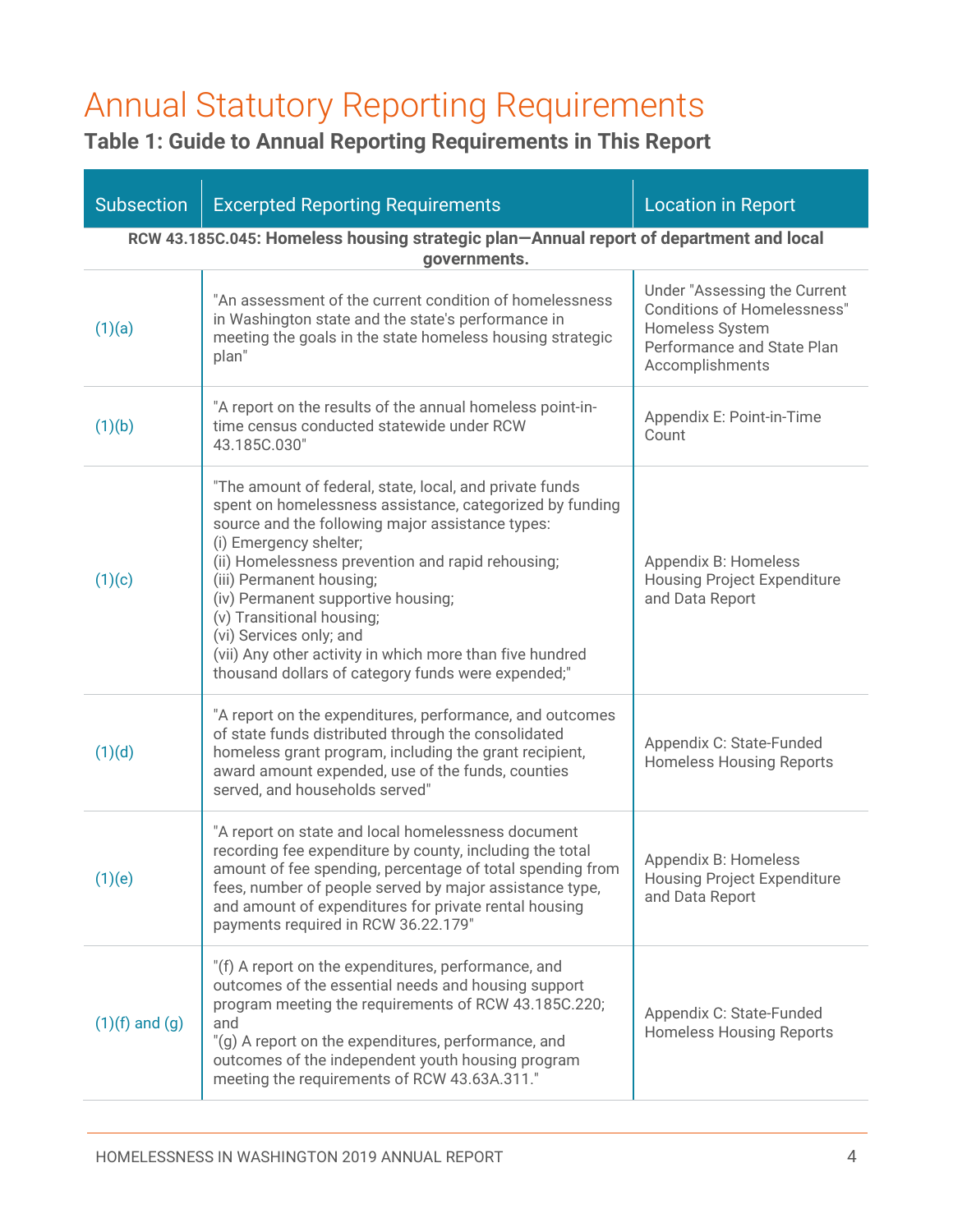| <b>Subsection</b>                                                                                                                                                                                                                                                                                                                                                                                                                                                                                                                                                                                                                                                                                                                                                                                                                                                                                                                                                                                                                                                                                                                                       | <b>Excerpted Reporting Requirements</b>                                                                                                                                                                                                                                                                                                                                                                                                                                                                                                                        | <b>Location in Report</b>                                                     |  |  |
|---------------------------------------------------------------------------------------------------------------------------------------------------------------------------------------------------------------------------------------------------------------------------------------------------------------------------------------------------------------------------------------------------------------------------------------------------------------------------------------------------------------------------------------------------------------------------------------------------------------------------------------------------------------------------------------------------------------------------------------------------------------------------------------------------------------------------------------------------------------------------------------------------------------------------------------------------------------------------------------------------------------------------------------------------------------------------------------------------------------------------------------------------------|----------------------------------------------------------------------------------------------------------------------------------------------------------------------------------------------------------------------------------------------------------------------------------------------------------------------------------------------------------------------------------------------------------------------------------------------------------------------------------------------------------------------------------------------------------------|-------------------------------------------------------------------------------|--|--|
| (3)                                                                                                                                                                                                                                                                                                                                                                                                                                                                                                                                                                                                                                                                                                                                                                                                                                                                                                                                                                                                                                                                                                                                                     | "Any local government receiving state funds for<br>homelessness assistance or state or local homelessness<br>document recording fees under RCW 36.22.178, 36.22.179,<br>or 36.22.1791 must provide an annual report on the current<br>condition of homelessness in its jurisdiction  the<br>department must produce and post information on the<br>local government's homelessness spending from all<br>sources by project during the prior state fiscal year in a<br>format similar to the department's report under subsection<br>$(1)(c)$ of this section." | Appendix B: Homeless<br><b>Housing Project Expenditure</b><br>and Data Report |  |  |
|                                                                                                                                                                                                                                                                                                                                                                                                                                                                                                                                                                                                                                                                                                                                                                                                                                                                                                                                                                                                                                                                                                                                                         | RCW 43.185C.170: Interagency council on homelessness-Duties-Reports.                                                                                                                                                                                                                                                                                                                                                                                                                                                                                           |                                                                               |  |  |
| (1)                                                                                                                                                                                                                                                                                                                                                                                                                                                                                                                                                                                                                                                                                                                                                                                                                                                                                                                                                                                                                                                                                                                                                     | "The interagency council on homelessness, as defined in<br>RCW 43.185C.010  shall report to the appropriate<br>committees of the legislature annually by December 31st<br>on its activities."                                                                                                                                                                                                                                                                                                                                                                  | In the "Planning, Reporting,<br>Auditing and Procuring"<br>section            |  |  |
|                                                                                                                                                                                                                                                                                                                                                                                                                                                                                                                                                                                                                                                                                                                                                                                                                                                                                                                                                                                                                                                                                                                                                         | RCW 43.185C.220: Essential needs and housing support program-Distribution of funds.                                                                                                                                                                                                                                                                                                                                                                                                                                                                            |                                                                               |  |  |
| "In collaboration with the department of social and health<br>services, submit a report annually to the relevant policy and<br>fiscal committees of the legislature. A preliminary report<br>shall be submitted by December 31, 2011, and must<br>include (c)(i), (iii), and (v) of this subsection. Annual reports<br>must be submitted beginning December 1, 2012, and must<br>include:<br>"(i) A description of the actions the department has taken<br>to achieve the objectives of chapter 36, Laws of 2011 1st<br>Appendix C: State-Funded<br>sp. sess.;<br>(7)(c)<br>"(ii) The amount of funds used by the department to<br><b>Homeless Housing Reports</b><br>administer the program;<br>"(iii) Information on the housing status of essential needs<br>and housing support recipients served by housing support<br>entities, and individuals who have requested housing<br>support but did not receive housing support;<br>"(iv) Grantee expenditure data related to administration and<br>services provided under this section; and<br>"(v) Efforts made to partner with other entities and leverage<br>sources or public and private funds;" |                                                                                                                                                                                                                                                                                                                                                                                                                                                                                                                                                                |                                                                               |  |  |
|                                                                                                                                                                                                                                                                                                                                                                                                                                                                                                                                                                                                                                                                                                                                                                                                                                                                                                                                                                                                                                                                                                                                                         | RCW 43.185C.340: Students experiencing homelessness-Grant program to link families with                                                                                                                                                                                                                                                                                                                                                                                                                                                                        |                                                                               |  |  |

**housing—Program goals—Grant process—Requirements—Grantees report to the department.**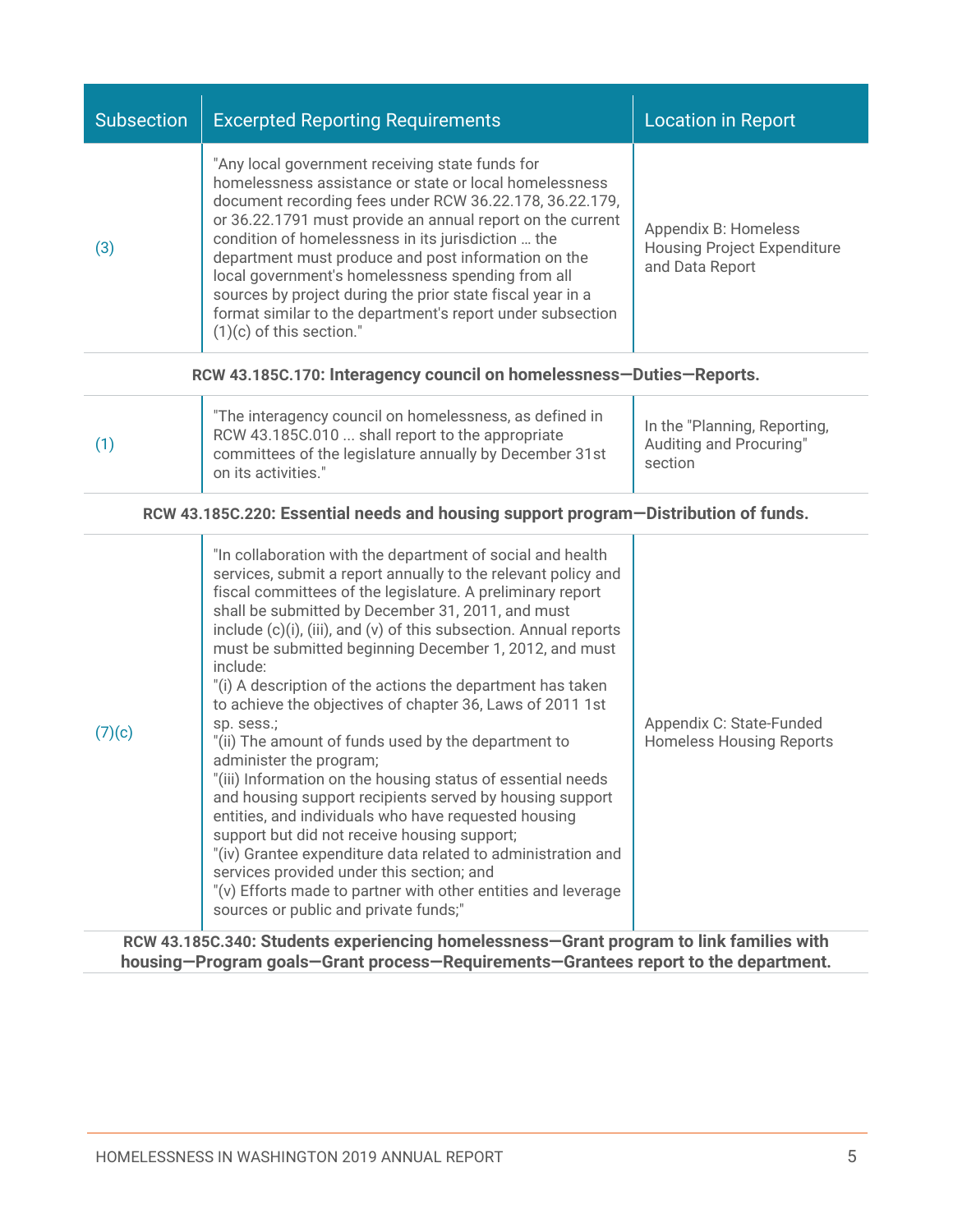| <b>Subsection</b> | <b>Excerpted Reporting Requirements</b>                                                                                                                                                                                                                                                                                                                                                                                                                                                                                                                                                                                                                                                                                                                                                                                                                                                                                                                       | <b>Location in Report</b>                                   |
|-------------------|---------------------------------------------------------------------------------------------------------------------------------------------------------------------------------------------------------------------------------------------------------------------------------------------------------------------------------------------------------------------------------------------------------------------------------------------------------------------------------------------------------------------------------------------------------------------------------------------------------------------------------------------------------------------------------------------------------------------------------------------------------------------------------------------------------------------------------------------------------------------------------------------------------------------------------------------------------------|-------------------------------------------------------------|
| (8)               | "(a) Grantee organizations must compile and report<br>information to the department. The department shall report<br>to the legislature the findings of the grantee, the housing<br>stability of the homeless families, and any related policy<br>recommendations.<br>"(b) Grantees must track and report on the following<br>measures including, but not limited to:<br>(i) Length of time enrolled in the grant program;<br>(ii) Housing destination at program exit;<br>(iii) Type of residence prior to enrollment in the grant<br>program; and<br>(iv) Number of times homeless in the past three years.<br>(c) Grantees must also include in their reports a narrative<br>description discussing its partnership with school districts<br>as set forth in the memorandum outlined in subsection (4)<br>of this section. Reports must also include the kinds of<br>supports grantees are providing students and families to<br>support academic learning. | Appendix C: State-Funded<br><b>Homeless Housing Reports</b> |

#### **RCW [43.63A.311:](http://app.leg.wa.gov/RCW/default.aspx?cite=43.63A.311) Independent youth housing program—Subcontractor organization performance review and report.**

| (2)(a)<br>through (f) | The independent youth housing program report must<br>include, at a minimum, an update on the following program<br>performance measures, as well as any other performance<br>measures the department may establish, for enrolled youth<br>in consultation with the department of social and health<br>services, to be measured statewide and by county:<br>(a) Increases in housing stability;<br>(b) Increases in economic self-sufficiency;<br>(c) Increases in independent living skills;<br>(d) Increases in education and job training attainment;<br>(e) Decreases in the use of all state-funded services over<br>time; | Appendix C: State-Funded<br><b>Homeless Housing Reports</b>                                                                                                                                                                     |
|-----------------------|-------------------------------------------------------------------------------------------------------------------------------------------------------------------------------------------------------------------------------------------------------------------------------------------------------------------------------------------------------------------------------------------------------------------------------------------------------------------------------------------------------------------------------------------------------------------------------------------------------------------------------|---------------------------------------------------------------------------------------------------------------------------------------------------------------------------------------------------------------------------------|
| (2)(g)                | Recommendations to the legislature and to the interagency<br>council on homelessness as described under RCW<br>43.185C.170 on program improvements and on<br>departmental strategies that might assist the state to<br>reach its goals of:<br>(i) Ensuring that all youth aging out of the state<br>dependency system have access to a decent, appropriate,<br>and affordable home in a healthy safe environment to<br>prevent such youth from experiencing homelessness; and<br>(ii) Reducing each year the percentage of young people<br>eligible for state assistance upon aging out of the state<br>dependency system.    | This content is presented in a<br>separate report that<br>Commerce and the<br>Department of Children, Youth<br>and Families are submitting<br>separately: "Improving<br><b>Stability for Youth Exiting</b><br>Systems of Care." |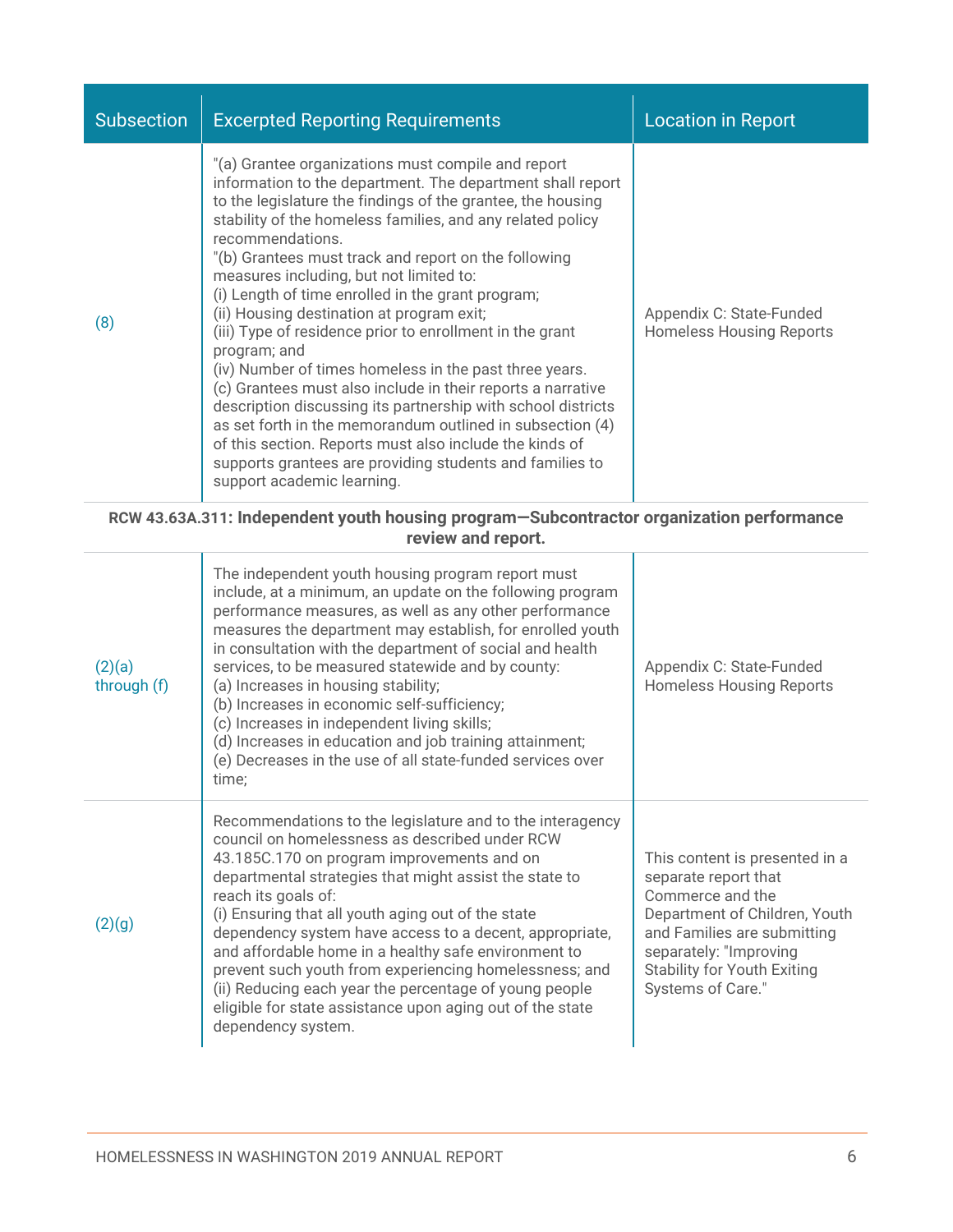# <span id="page-8-0"></span>Assessing the Current Conditions of Homelessness

# Adult and Family Homelessness

Data-driven investments resulting from the 2006 Homelessness Housing and Assistance Act led to declines in homelessness through 2012. However, Washington's exceptionally strong economic growth without a matching increase in the supply contributed to a 48% rent inflation since 2010, moving the state from having the 12th- to the fifth-highest rents in the nation.<sup>13</sup> Concurrent with these rent increases, the count of people experiencing homelessness in Washington increased 26%, and Washington now has the fifth-highest rate of homelessness in the nation, with almost 10,000 people living unsheltered and more than 11,000 people living in temporary homeless housing.<sup>[14](#page-8-2)</sup>



### **Figure 1: Changes in Sheltered Versus Unsheltered Homelessness, 2007 to 2019**

Source: Washington Annual Point-in-Time Count

 $\overline{a}$ 

Even though Washington has an exceptionally high rate of homelessness, the prevalence of homelessness in Washington is consistent with the national correlation between rent and homelessness. The correlation between rent levels and homelessness (+0.7) is much stronger than seen with other potential drivers of the increase. For example, the correlation between homelessness

<span id="page-8-1"></span><sup>13</sup> U.S. Census Bureau, American Community Survey 1-year estimate, Table B25058

<span id="page-8-2"></span><sup>14</sup> U.S. Department of Housing and Urban Development, "The 2019 Annual Homeless Assessment Report to Congress"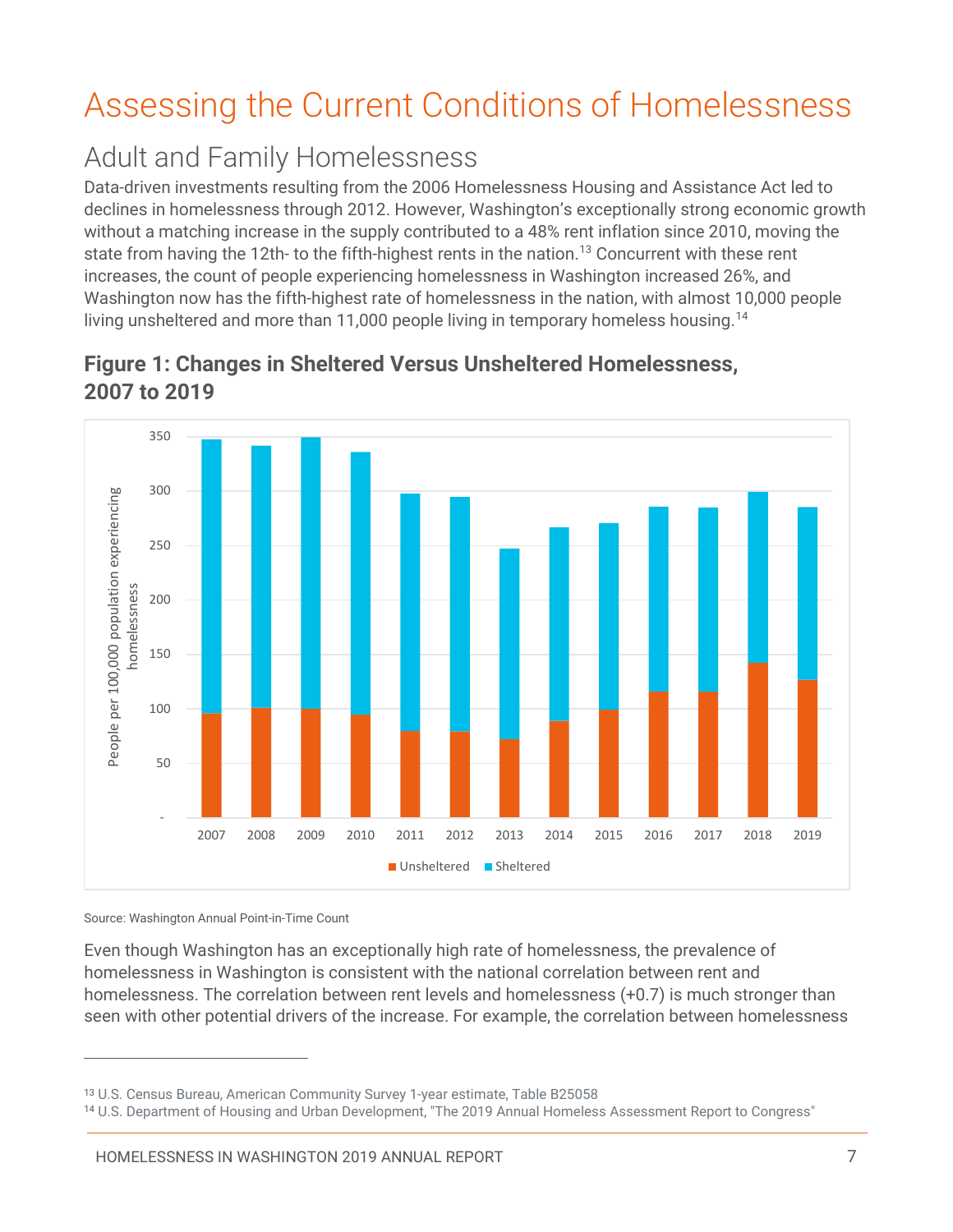and the supplemental poverty measure is counterintuitively negligible (+0.2), and states with a higher prevalence of opioid use have a lower prevalence of homelessness. [15](#page-9-0) Washington experienced a below-average increase in opiate dependence during this period when compared to other states.<sup>[16](#page-9-1)</sup>

Measures of family structure and stability are top tier in Washington and improving, which could have offset some of the rent-driven increases in homelessness since 2012.<sup>[17](#page-9-2)</sup>



**Figure 2: Median Rent and % of Population Experiencing Homelessness by State**

Sources: Median contract rent, Census Bureau American Community Survey 2016 1-year estimate; 2017 Housing and Urban Development Annual Homeless Assessment Report.

Washington's economic growth has ranked first in the nation for three consecutive years<sup>[18](#page-9-3)</sup> and now has the seventh-highest per capita GDP among states.<sup>[19](#page-9-4)</sup> The lowest incomes (bottom quintile households) in Washington are ranked fifth in the nation,<sup>[20](#page-9-5)</sup> and the supplemental poverty rate is falling (now ranked

[reports/NSDUHNationalFindingsReport2018/NSDUHNationalFindingsReport2018.pdf](https://www.samhsa.gov/data/sites/default/files/cbhsq-reports/NSDUHNationalFindingsReport2018/NSDUHNationalFindingsReport2018.pdf)

U.S. Department of Housing and Urban Development, "The 2019 Annual Homeless Assessment Report to Congress"

<span id="page-9-0"></span><sup>15</sup> Substance Abuse and Mental Health Services Administration, "Key Substance Use and Mental Health Indicators in the United States: Results from the 2018 National Survey of Drug Use and Health," (2019), [https://www.samhsa.gov/data/sites/default/files/cbhsq-](https://www.samhsa.gov/data/sites/default/files/cbhsq-reports/NSDUHNationalFindingsReport2018/NSDUHNationalFindingsReport2018.pdf)

<span id="page-9-1"></span><sup>16</sup> Centers for Disease Control and Prevention, "Increases in Drug and Opioid-Involved Overdose Deaths - United States, 2010- 2015," (2016)[, https://www.cdc.gov/mmwr/volumes/65/wr/mm655051e1.htm](https://www.cdc.gov/mmwr/volumes/65/wr/mm655051e1.htm)

<span id="page-9-2"></span><sup>17</sup> U.S. Census Bureau, American Community Survey 1-year estimate, Table B09005

<span id="page-9-3"></span><sup>18</sup> U.S. Bureau of Economic Analysis, Annual GDP by State, 2016, 2017, 2018

<span id="page-9-4"></span><sup>19</sup> Statista, "Per capita Real Gross Domestic Product (GDP) of the United States in 2018, by State,"

<https://www.statista.com/statistics/248063/per-capita-us-real-gross-domestic-product-gdp-by-state/>

<span id="page-9-5"></span><sup>20</sup> U.S. Census Bureau, American Community Survey 1-year estimate, Table B19081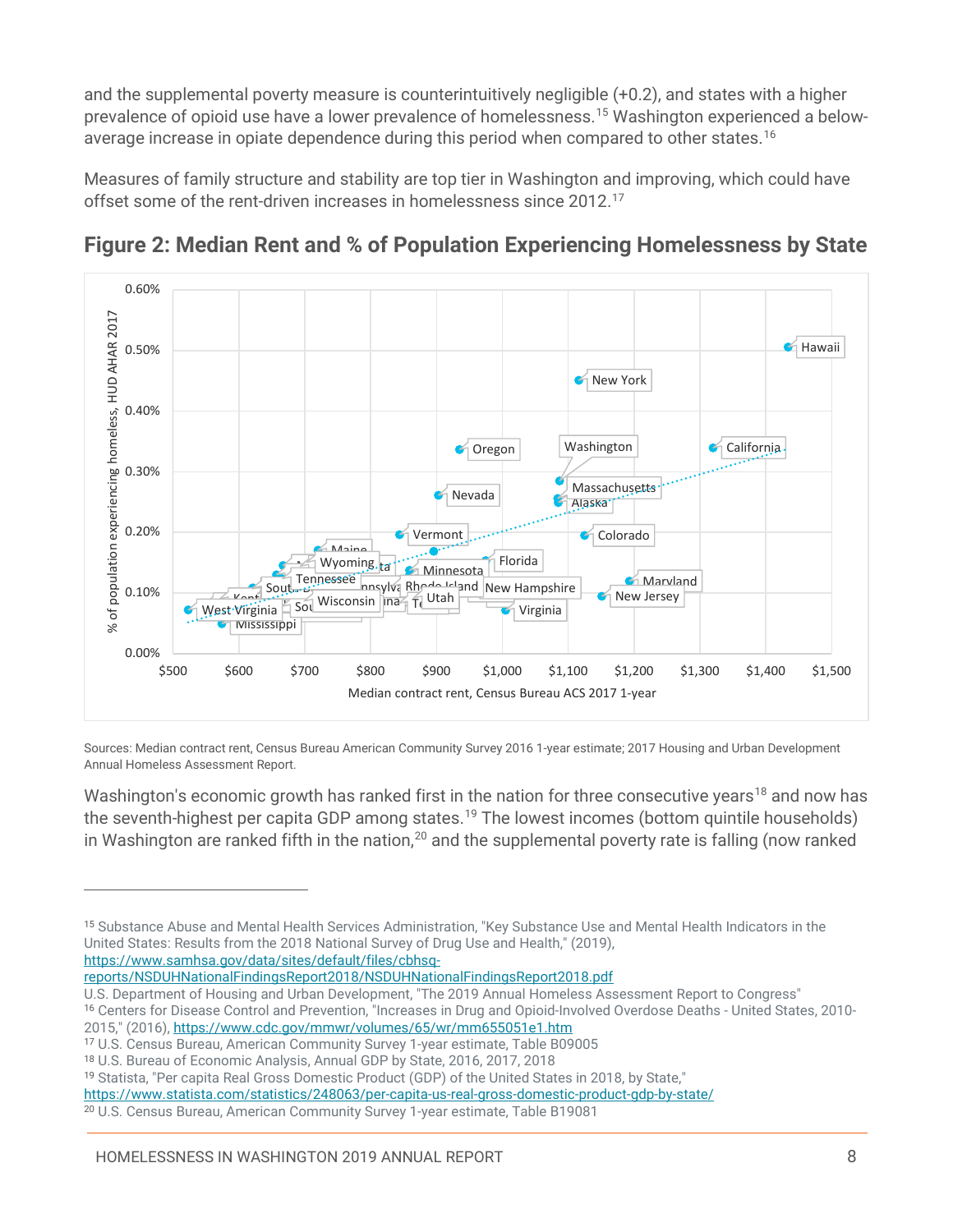34th).<sup>[21](#page-10-0)</sup> The percentage of people working has increased as homelessness has increased (now ranked 25th), $^{22}$  $^{22}$  $^{22}$  and the percentage and number of people collecting disability is below the national average and dropping. [23](#page-10-2)

### Addressing the Growing Need

Updates to the Homeless Housing and Assistance Act (RCW 43.185C) have positioned Washington as a national leader in state-driven performance contracts that have improved the efficiency of the existing investments in the homeless crisis response system. Legislatively required updates to local and state strategic plans include an accounting of how performance and policy changes are expected to reduce homelessness.

The plans will build off transparent research-supported assumptions about the cost per successful intervention and related assumptions about reducing the number of people experiencing homelessness.

Newly available cross-jurisdiction performance data shows that it is possible to dramatically reduce the number of people living outside.<sup>[24](#page-10-3)</sup> The data also shows that a combination of lower rent inflation, improved performance and adequate investment levels can bring Washington's performance in line with higher-performing peer states.

# Youth and Young Adult Homelessness

In Washington state, at least 13,000 young people, ages 12 through 24, are on the street or in unsafe or unstable housing situations.<sup>[25](#page-10-4)</sup> These young people are without a parent or guardian. They are often referred to as "unaccompanied" homelessness.

Young people can experience homelessness for any number of reasons, including family dysfunction or conflict, rejection due to sexual orientation or gender identity, or economic instability that leads to separation from family. Interviews Chapin Hall conducted show that young people link the beginning of their homelessness to earlier disruptions of family and home, including family homelessness and entrance into foster care.<sup>[26](#page-10-5)</sup> In short, young people become homeless when their home is not safe, not supportive or does not exist.

<span id="page-10-0"></span><sup>21</sup> U.S. Census Bureau, The Supplemental Poverty Measure: 2016, 2017, 2018

<span id="page-10-1"></span><sup>22</sup> U.S. Bureau of Labor Statistics, Local Area Unemployment Statistics, Employment status of the civilian noninsitutional population in states

<span id="page-10-2"></span><sup>&</sup>lt;sup>23</sup> Social Security Administration, SSI Recipients by State and County, 2016, 2018

<span id="page-10-3"></span><sup>&</sup>lt;sup>24</sup> U.S. Department of Housing and Urban Development, "The 2019 Annual Homeless Assessment Report to Congress"

<span id="page-10-4"></span><sup>25</sup> Washington State Department of Commerce, "Office of Homeless Youth Prevention and Protection Programs 2016 Report," http://www.commerce.wa.gov/wp-content/uploads/2015/11/hau-ohy-report-2016-update.pdf

<span id="page-10-5"></span><sup>&</sup>lt;sup>26</sup> Chapin Hall, "Missed Opportunities in Youth Pathways Through Homelessness," (2019), [https://www.chapinhall.org/wp](https://www.chapinhall.org/wp-content/uploads/ChapinHall_VoYC_Youth-Pathways-FINAL.pdf)[content/uploads/ChapinHall\\_VoYC\\_Youth-Pathways-FINAL.pdf](https://www.chapinhall.org/wp-content/uploads/ChapinHall_VoYC_Youth-Pathways-FINAL.pdf)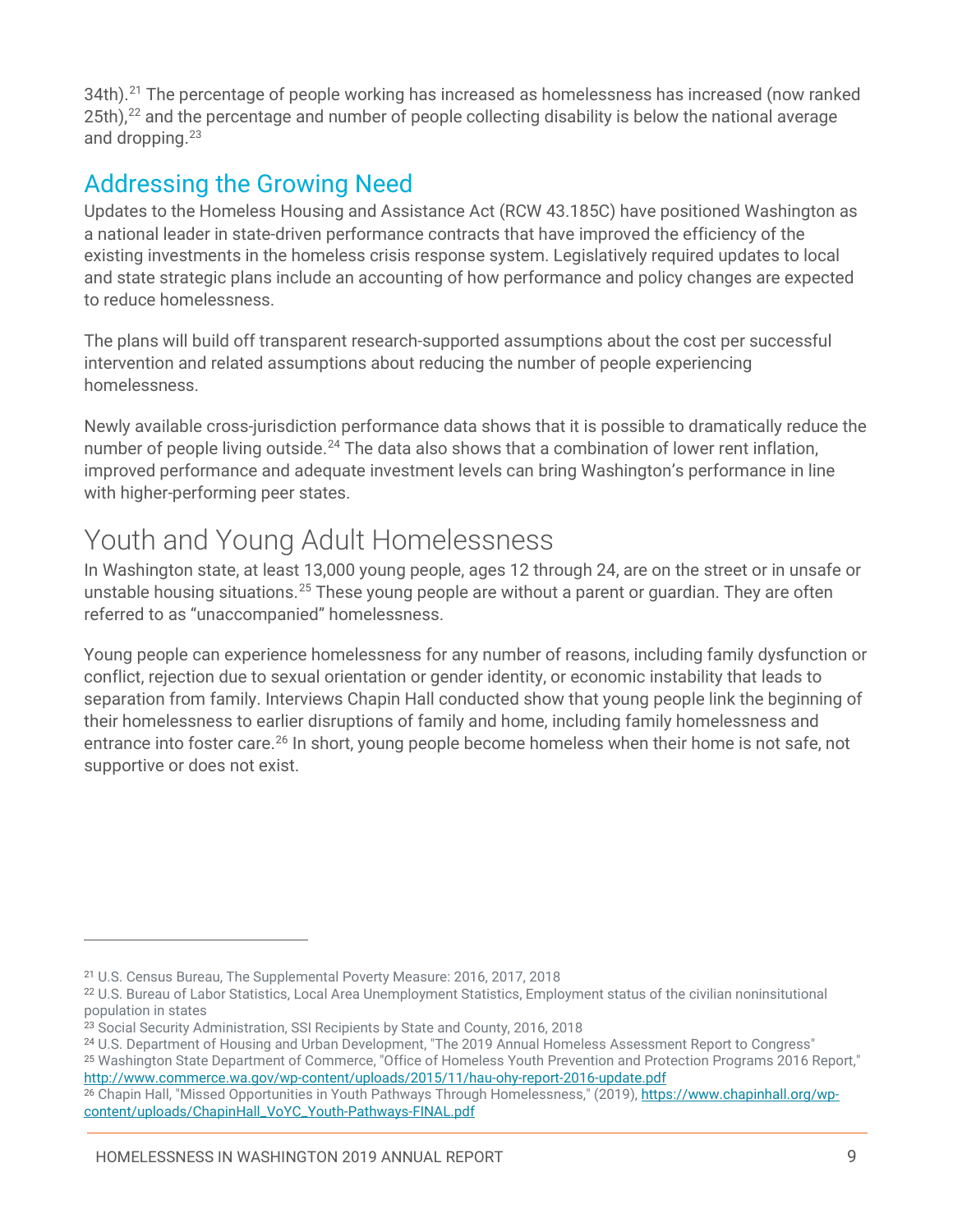### Some Young People are at Greater Risk of Homelessness

Youth of color experience homelessness at much higher rates than the rest of the youth population. Black youth in Washington make up 24% of the homeless youth population but represent only 6% of the total youth population.<sup>[27](#page-11-0)</sup>

Up to 40% of youth experiencing homelessness identify as LGBTQ, while only 3% to 5% of the United States population identifies as LGBTQ.<sup>[28](#page-11-1)</sup>

About 1 in 4 youth who exit foster care and 1 in 3 youth who exit the juvenile or adult justice systems experience homelessness. Nearly 1,200 youth and young adults who exit behavioral health inpatient treatment experience homelessness each year (23% of those exiting).<sup>29</sup>

Youth who have not earned a high school diploma or GED have a 346% higher risk of homelessness than those who have. [30](#page-11-3)

### Adolescence Is a Unique Period That Demands a Tailored Approach

Experiencing homelessness during adolescence can have a profound and enduring impact on a person's life. Youth ages 12 through 24 are in a key developmental window during which significant changes happen to them physically, emotionally, psychologically and socially. The adolescent brain is plastic, so to speak, meaning that it is malleable and highly sensitive to its environment. During times of heightened sensitivity (which occur during both early childhood and adolescence), the brain is more vulnerable to damage from physical harms, such as drugs or environmental toxins, or psychological ones, such as trauma and stress.[31](#page-11-4) It is also more responsive to positive influences, making interventions that occur during this time significant in their influence on young people's success and stability into adulthood.

The conditions under which young people enter into homelessness require a holistic response rather than one focused on housing alone. That is because young people experiencing homelessness typically lack work experience, have not completed their education, and do not have experience living independently, so they have not developed life skills such as budgeting, housekeeping and job searching. Due to their age, they are also at greater risk of victimization.<sup>[32](#page-11-5)</sup>

<span id="page-11-0"></span><sup>27</sup> Washington State Department of Commerce, "Office of Homeless Youth 2016 Report to the Governor and Legislature," <http://www.commerce.wa.gov/wp-content/uploads/2015/11/hau-ohy-report-2016-update.pdf>

<span id="page-11-1"></span><sup>28</sup> Ray, N., "Lesbian, gay, bisexual and transgender youth: An epidemic of homelessness," (2006), <http://www.thetaskforce.org/lgbt-youth-an-epidemic-of-homelessness/>

<span id="page-11-2"></span><sup>&</sup>lt;sup>29</sup> Mayfield, Jim et al., "Housing Status of Youth Exiting Foster Care, Behavioral Health and Criminal Justice Systems," (2017), [https://www.dshs.wa.gov/ffa/rda/research-reports/housing-status-youth-exiting-foster-care-behavioral-health-and-criminal](https://www.dshs.wa.gov/ffa/rda/research-reports/housing-status-youth-exiting-foster-care-behavioral-health-and-criminal-justice-systems)iustice-systems

<span id="page-11-3"></span><sup>30</sup> Chapin Hall, "Voices of Youth Count," (2018)[, http://voicesofyouthcount.org/](http://voicesofyouthcount.org/)

<span id="page-11-4"></span><sup>31</sup> Steinberg, Laurence, "Age of Opportunity, Lessons from the New Science of Adolescence," (2015)

<span id="page-11-5"></span><sup>32</sup> National Network for Youth, "What Works to End Youth Homelessness?" (2015)[, https://www.nn4youth.org/wp](https://www.nn4youth.org/wp-content/uploads/2015-What-Works-to-End-Youth-Homlessness.pdf)[content/uploads/2015-What-Works-to-End-Youth-Homlessness.pdf](https://www.nn4youth.org/wp-content/uploads/2015-What-Works-to-End-Youth-Homlessness.pdf)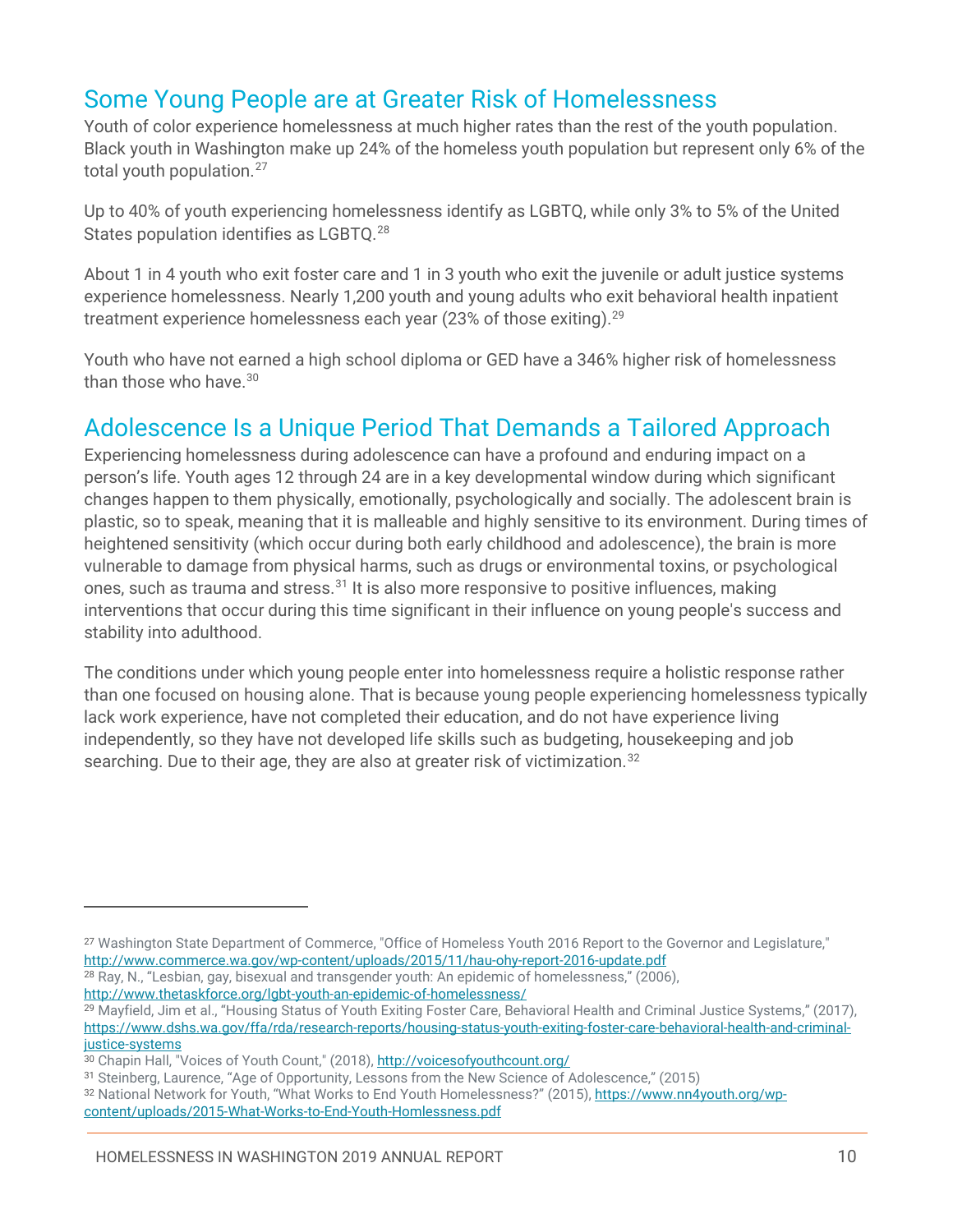Commerce's [Office of Homeless Youth](https://www.commerce.wa.gov/serving-communities/homelessness/office-of-youth-homelessness/) addresses youth homelessness through five key components to prepare young people for a bright future:

- 1. Stable housing
- 2. Permanent connections
- 3. Family reconciliation
- 4. Education and employment
- 5. Social and emotional well-being

# Washington Can Lead the Way

Working together will ensure that all young people have a safe and stable home and the support they need to thrive. Washington is positioned to lead the nation in making this vision a reality. The establishment of the Office of Homeless Youth in 2015 solidified the state's commitment to take a laser-like approach in addressing this issue. There is a strong movement of leaders, funders and young people working together to end youth and young adult homelessness. Bold initiatives currently underway include:

- **O** The Anchor Community Initiative, an innovative program led by A Way Home Washington, aims to end youth homelessness in four target communities by 2022: Spokane, Walla Walla, Yakima and Pierce counties. The Office of Homeless Youth partnered in this effort, providing \$4 million in grants to these communities to support interventions that drive reductions in youth and young adult homelessness.
- **O** Federal HUD Youth Homelessness Demonstration Program grants totaling \$12.5 million are underway in King, Snohomish and the 23 most rural counties in the state.
- **O** The Office of Homeless Youth and Department of Children, Youth and Families are developing a plan for the state to ensure that young people exit systems of care, such as foster care and juvenile justice, into safe and stable housing. This work responds to the legislature's directive in Substitute Senate Bill 6560 from the 2018 legislative session.

Significant progress was made on recommendations proposed in the Office of Homeless Youth's 2016 Report to the Governor and Legislature,<sup>[33](#page-12-0)</sup> including expanded access to the Extended Foster Care Program, increased funding for housing and shelter, and policies to support the academic success of students experiencing homelessness. While progress was made, much work remains. Washington must remain steadfast in its commitment to prevent and end youth and young adult homelessness.

<span id="page-12-0"></span><sup>33</sup> Washington State Department of Commerce, "Office of Homeless Youth Prevention and Protection Programs 2016 Report"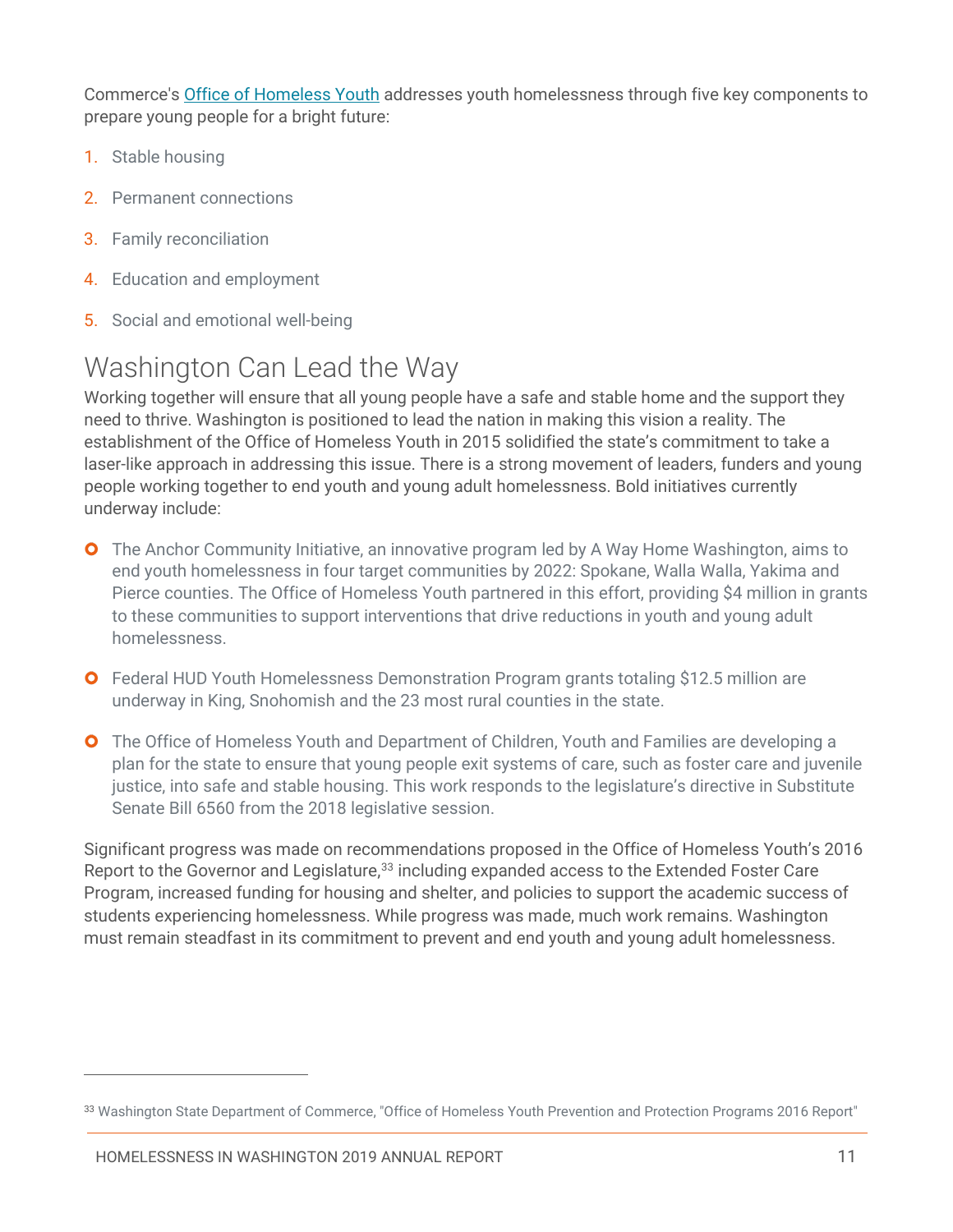# <span id="page-13-0"></span>Challenges to Reducing Homelessness

### Overview

There are broader systems and administrative challenges to reducing homelessness in our state. The system challenges, such as institutional discharges into homelessness, rising rents, and lack of affordable housing, coupled with growth management laws, fall outside the capacity of the local homeless crisis response system to make significant changes. Instead, those local crisis response systems work to improve efficiencies that sometimes can only be seen at the margins. Even after performance benchmarks are achieved, modeling shows that existing resources are inadequate to reach the goal of leaving no person left living outside.

### System Challenges

### Increases in Rent

Rental rates might have stopped increasing in most counties and, in some, possibly declined. However, the long-term structural imbalance might result in a chronic undersupply of housing, resulting in higher rents and more homelessness. With chronic, excessive rent inflation, the need for more low-income housing rises and might make it difficult for state and local governments to keep pace with growing needs.

### Lack of Housing

According to a study by the National Low Income Housing Coalition, the U.S. has a shortage of 7.4 million affordable rental homes available to extremely low-income renter households, resulting in 35 affordable and available units for every 100 extremely low-income renter households.<sup>[34](#page-13-1)</sup> The study also shows that Washington is no exception, with less than the national average. Because of the shortage of affordable and available homes, many lower-income households spend more on housing than they can afford, forcing households to reduce spending on health care, food, transportation, child care and utilities.

### Current Gaps in Youth and Young Adult System Limit Prevention and Pathways out of Homelessness

#### **Geographic Gaps**

 $\overline{a}$ 

Youth and young adults experience homelessness in every region of our state. Despite what many people assume, rates of youth homelessness are similar in rural and urban areas.<sup>[35](#page-13-2)</sup> Yet while there are youth experiencing homelessness in all communities of the state, resources to help them are not always available.

<span id="page-13-1"></span><sup>34</sup> National Low Income Housing Coalition, "Out of Reach: The High Cost of Housing," (2018), http://nlihc.org/sites/default/files/oor/OOR\_2018.pdf

<span id="page-13-2"></span><sup>35</sup> Chapin Hall, "Voices of Youth Count," (2018)[, http://voicesofyouthcount.org/](http://voicesofyouthcount.org/)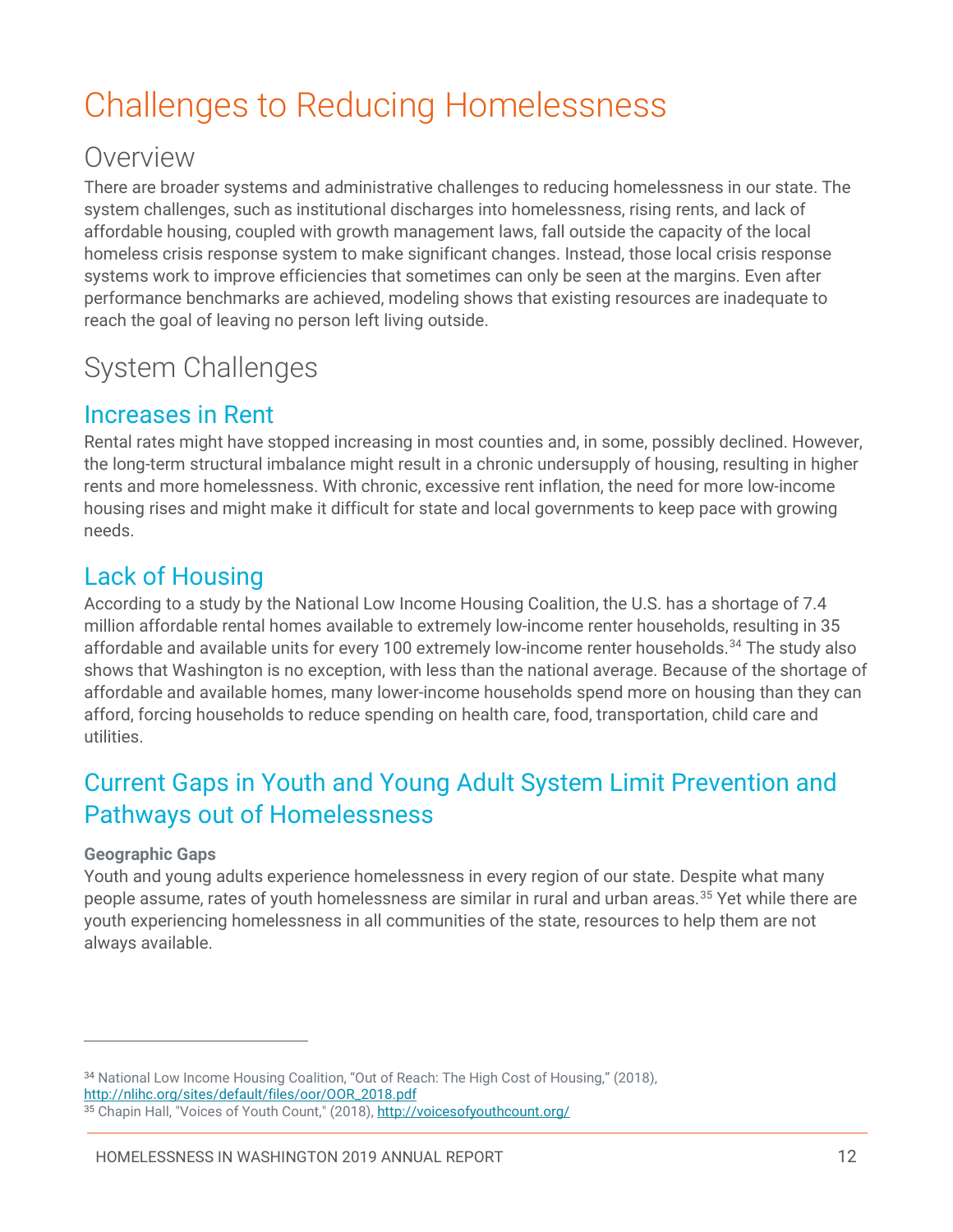#### **Lack of Prevention Services**

Families experiencing conflict or disruption do not have access to the support needed to build resilience and resolve challenges. More robust crisis intervention, family counseling and reconciliation, and access to behavioral health services are needed to prevent young people from having even a single experience of homelessness.

#### **Public Systems are a Pipeline to Homelessness**

Young people who are transitioning from public systems of care, such as foster care, inpatient behavioral health treatment and the justice system, are leaving without the proper preparation and support to ensure their safety and stability.

#### **Lack of Longer-term Housing Supports for Minors**

Youth under the age of 18 who are unable to return home safely lack stable housing options. Shelters are limited to short-term stays. Host homes provide an option for longer-term support, but there are only a handful of these programs in the state.

### Administrative Challenges

#### **Coordinated Entry**

Identification and prioritization of people experiencing homelessness are central to efficiently using limited resources. The federal Department of Housing and Urban Development (HUD) has made a positive long-term contribution to this initiative by releasing draft data standards governing the systems and procedures for coordinated entry. Much work remains to bring coordinated entry systems into compliance with the letter and spirit of the required identification, assessment and prioritization processes. Commerce has dedicated resources to work with counties to address identified deficiencies in these systems.

#### **Modeling Tools**

Accurately quantifying the impact of performance improvements and investment levels is critical to developing meaningful local and state strategic plans. Existing tools to develop these estimates, built using hidden assumptions and calculations, are hard to use and understand, given the inherent complexity of modeling the flow of people through a system. Commerce has developed non-proprietary modeling tools with transparent underlying calculations and assumptions and has helped local planning processes understand and use these tools to develop local plan estimates of unmet need.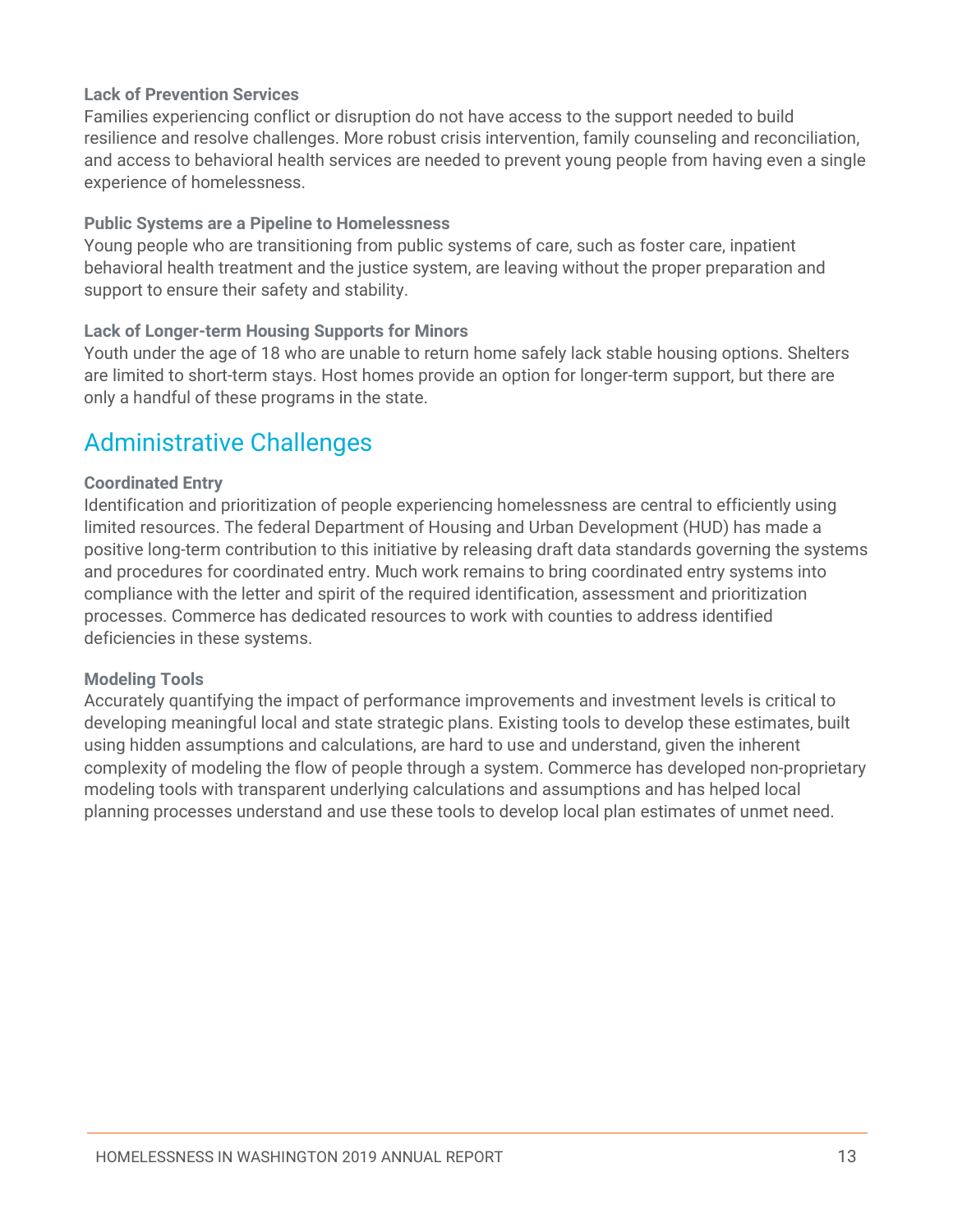# <span id="page-15-0"></span>Homeless System Performance

# Homeless System Performance Goals and Targets

Performance measures help evaluate the effectiveness of Homeless Crisis Response Systems as they work toward ending homelessness. Commerce has identified the following as the most critical homeless system performance measures:

- **O** Prioritizing Unsheltered Homeless Households and Households Fleeing Violence
- **O** Increasing Exits to Permanent Housing
- **O** Reducing Returns to Homelessness
- $\bullet$ Reducing the Length of Time Homeless

In July 2017, Commerce introduced housing outcome performance improvement requirements to the Consolidated Homeless Grant (CHG). Commerce provided grantees with a menu of performance measures specific to the intervention type (see the ["2018 Strategic Plan Goals, Timeline and](#page-23-0)  [Accountability"](#page-23-0) section). For each intervention type CHG funds, grantees adopted the required performance measure(s) and at least one secondary performance measure. Using local data, they chose short-term improvement goals.

In addition to the housing outcome performance improvement requirements, grantees have continuing prioritization requirements that were established in January 2016. Grantees are required to prioritize unsheltered homeless households and households fleeing violence for services and projects. Compliance with this requirement can be demonstrated by increasing the percentage of unsheltered homeless households and households fleeing violence served or achieving unsheltered functional zero for at least two sup-populations. Unsheltered functional zero means the average number of housing placements keeps pace with the number of people experiencing unsheltered homelessness as measured by the Point-in-Time Count (PIT). Additionally, grantees that are serving high levels of people in priority status, but have not achieved unsheltered functional zero, may assert that the county or region has met a high-performance threshold.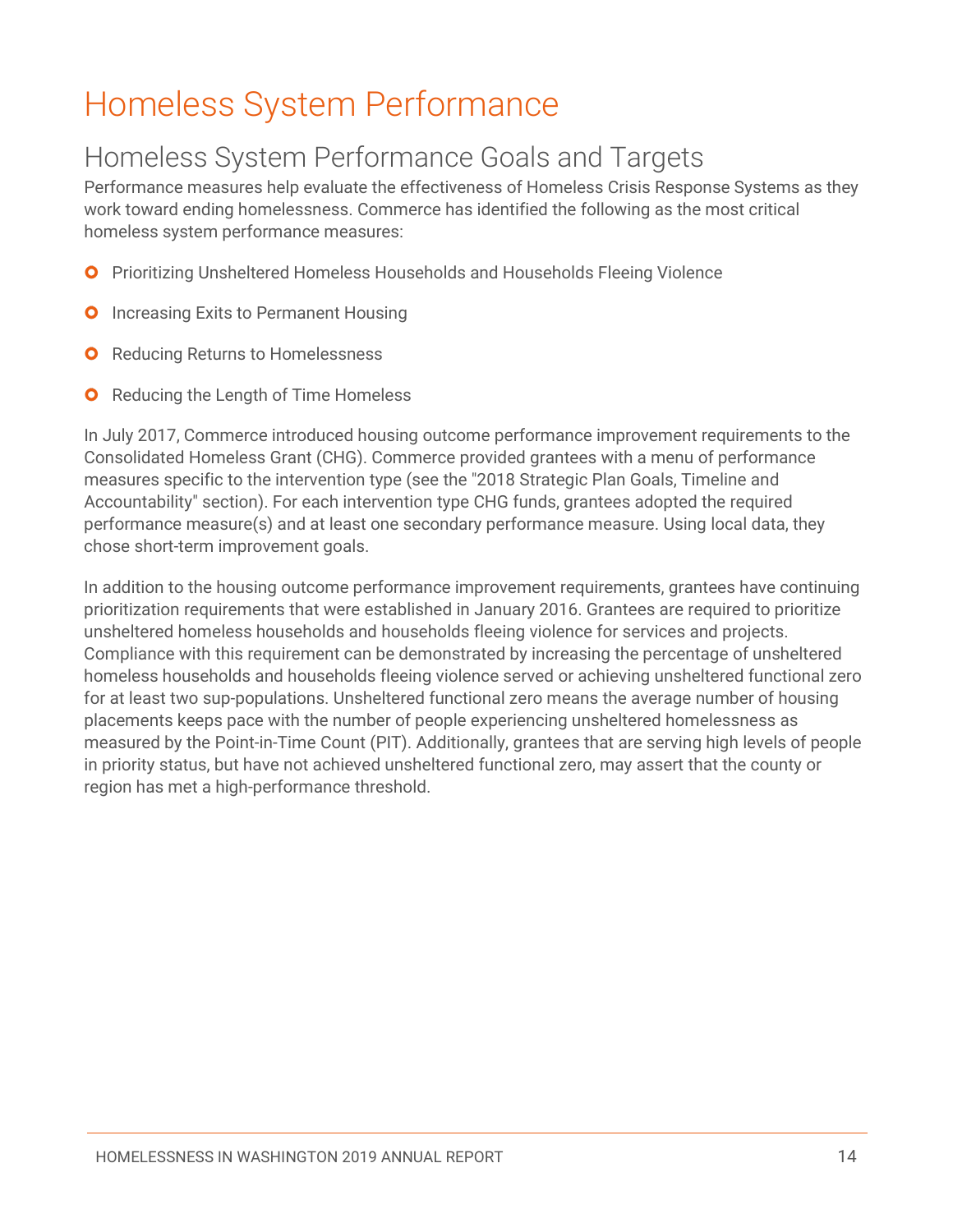### **Table 2: Intervention Types, Performance Measures and Performance Targets**

| <b>Intervention Type</b>                      | <b>Performance Measure</b><br>(required measures are bold)                                                        | Performance<br><b>Target</b> |
|-----------------------------------------------|-------------------------------------------------------------------------------------------------------------------|------------------------------|
|                                               | Increase % exits to permanent housing                                                                             | At Least 50%                 |
| <b>Emergency Shelter</b>                      | Reduce the median length of stay                                                                                  | 20 Days or Less              |
|                                               | Reduce the average length of stay                                                                                 | 20 Days or Less              |
|                                               | Reduce % return to homelessness in two years                                                                      | Less than 10%                |
|                                               | <b>Increase % exits to permanent housing</b>                                                                      | At Least 80%                 |
| <b>Transitional Housing</b>                   | Reduce the median length of stay                                                                                  | 90 Days or Less              |
|                                               | Reduce the average length of stay                                                                                 | 90 days or less              |
|                                               | Reduce % return to homelessness in two years                                                                      | Less than 5%                 |
|                                               | Increase % exits to permanent housing                                                                             | At least 80%                 |
| <b>Rapid Re-Housing</b>                       | Reduce % return to homelessness in two years                                                                      | Less than 5%                 |
|                                               | Reduce the number of newly homeless                                                                               | Reduce number                |
| <b>Targeted Prevention</b>                    | Increase % served coming from institutional setting or<br>temporarily staying with family or friends (doubled up) | At least 80%                 |
|                                               | Increase % served with past homelessness                                                                          | At least 80%                 |
| <b>Permanent Supportive</b><br><b>Housing</b> | Increase % exits to or retention of permanent housing                                                             | At least 95%                 |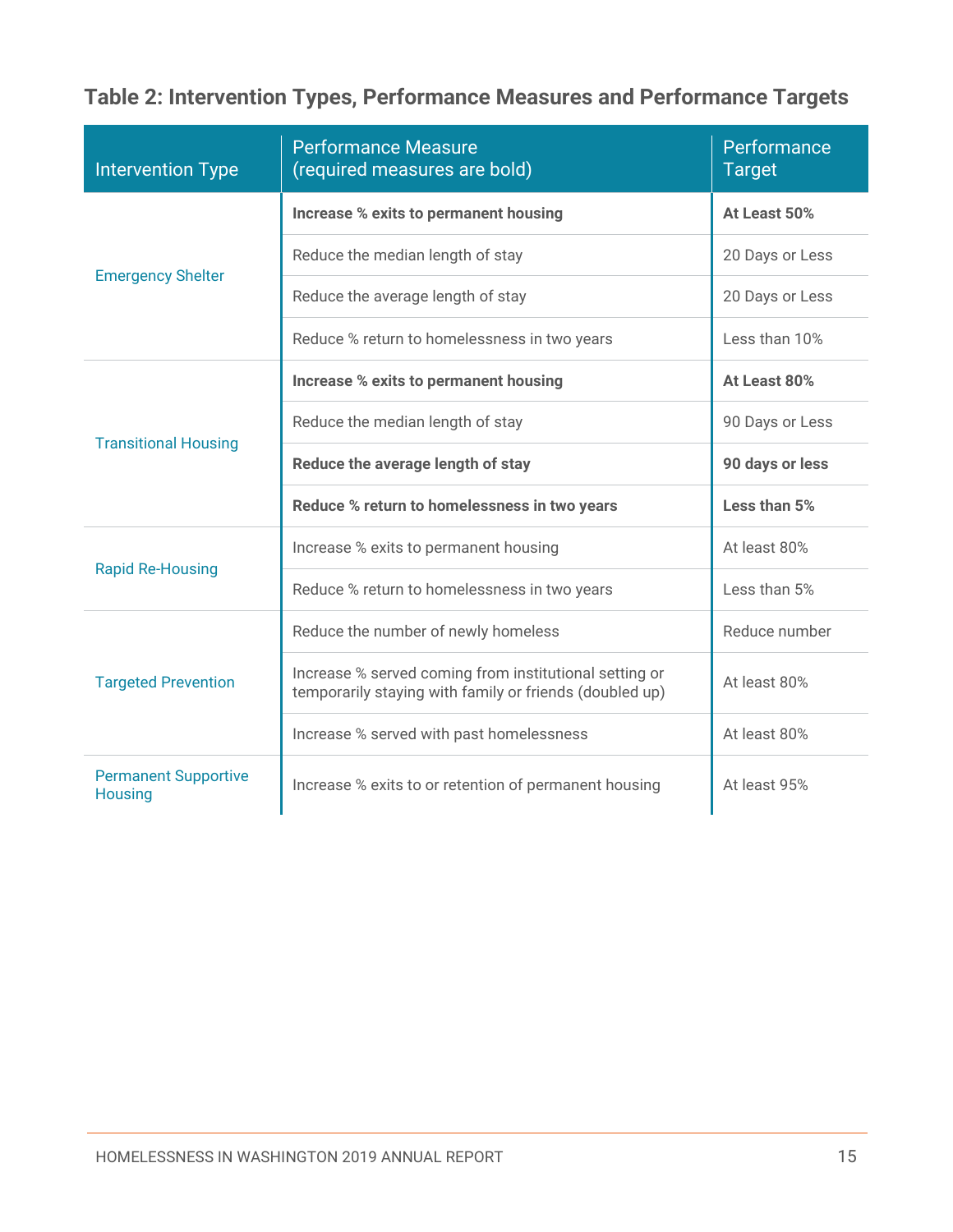### Communicating Performance

Commerce analyzes homeless system performance quarterly and annually to assess the degree to which systems are making progress on their benchmarks. Performance outcomes are communicated through the "Washington State Homeless System Performance Reports." The reports provide information on critical homeless system performance measures and other contextual information about a community's homeless crisis response system.

The purpose of the reports is to:

- **O** Identify evidence-based housing interventions that efficiently move people experiencing homelessness into permanent destinations
- **O** Provide communities with information regarding their progress towards locally established performance benchmarks
- **O** Evaluate if improvement strategies are having the intended impact
- **O** Highlight data quality

The County Report Card and Year-to-Year Comparison<sup>[36](#page-17-0)</sup> provide annual performance outcome results for Washington state as a whole and each county. Data from all homeless housing projects that participate in HMIS are included in these reports.

Dashboards<sup>[37](#page-17-1)</sup> provide performance outcome results for counties as a whole, for each agency, and each project, each quarter. The dashboards are organized by different types of interventions, and each dashboard includes a data quality component to help direct service providers ensure their data is accurate and complete. At this time, only counties that in the Balance of State Continuum of Care are included in project-type dashboards.

#### Data Sources

 $\overline{a}$ 

The Homeless Management Information System (HMIS) is the data source for most of the information used in the "Washington State Homeless System Performance Reports." Homeless housing service providers use HMIS to collect and manage data gathered while providing housing assistance to people experiencing homelessness. Other data sources include the annual County Expenditure Report and the annual Point-In-Time Count.

<span id="page-17-0"></span><sup>36</sup> Washington State Department of Commerce, "Washington State Homeless System Performance: County Report Cards," [https://public.tableau.com/profile/comhau#!/vizhome/WashingtonStateHomelessSystemPerformanceCountyReportCardsSF](https://public.tableau.com/profile/comhau%23!/vizhome/WashingtonStateHomelessSystemPerformanceCountyReportCardsSFY2018/ReportCard) [Y2018/ReportCard](https://public.tableau.com/profile/comhau%23!/vizhome/WashingtonStateHomelessSystemPerformanceCountyReportCardsSFY2018/ReportCard)

<span id="page-17-1"></span><sup>&</sup>lt;sup>37</sup> Washington State Department of Commerce, "Commerce Housing Assistance Unit," [https://public.tableau.com/profile/comhau#!/](https://public.tableau.com/profile/comhau%23!/)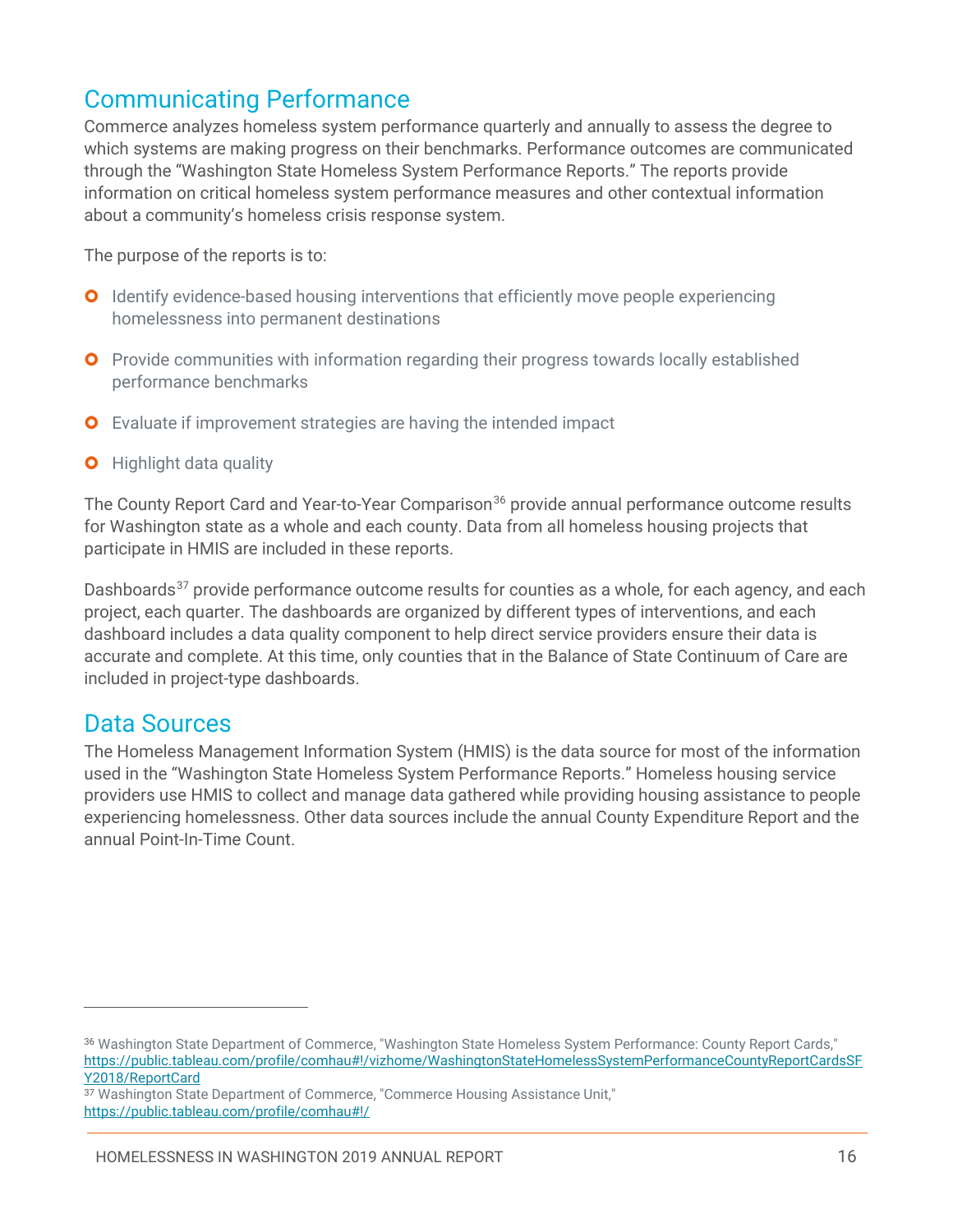### **Figure 3: Illustration of HMIS Data Reporting**



### Performance Monitoring

Commerce conducted monitoring of housing outcome performance requirements for the period of July 1, 2017, to June 30, 2018, the first year of the CHG contract period. At initial monitoring, all 30 CHG grantees met at least one housing outcome performance benchmark or target.

Commerce conducted the monitoring of prioritization requirements for the period of Oct. 1, 2017, to Sept. 30, 2018.

Nineteen grantees were required to submit action plans regarding prioritization requirements, which included instructions to:

- **O** Review their data to make sure the results reflect what has happened
- **O** Prepare and submit to Commerce an explanation for why this may have happened and what efforts will be made to address it
- Grantees representing rural communities were encouraged to consider an evaluation of Unsheltered Functional Zero to meet the prioritization requirement.

Commerce provided data analysis, investigation and technical assistance to grantees who requested it to prepare their action plans. The most significant contributors not meeting the performance requirements were poor data quality, and lack of prioritization processes.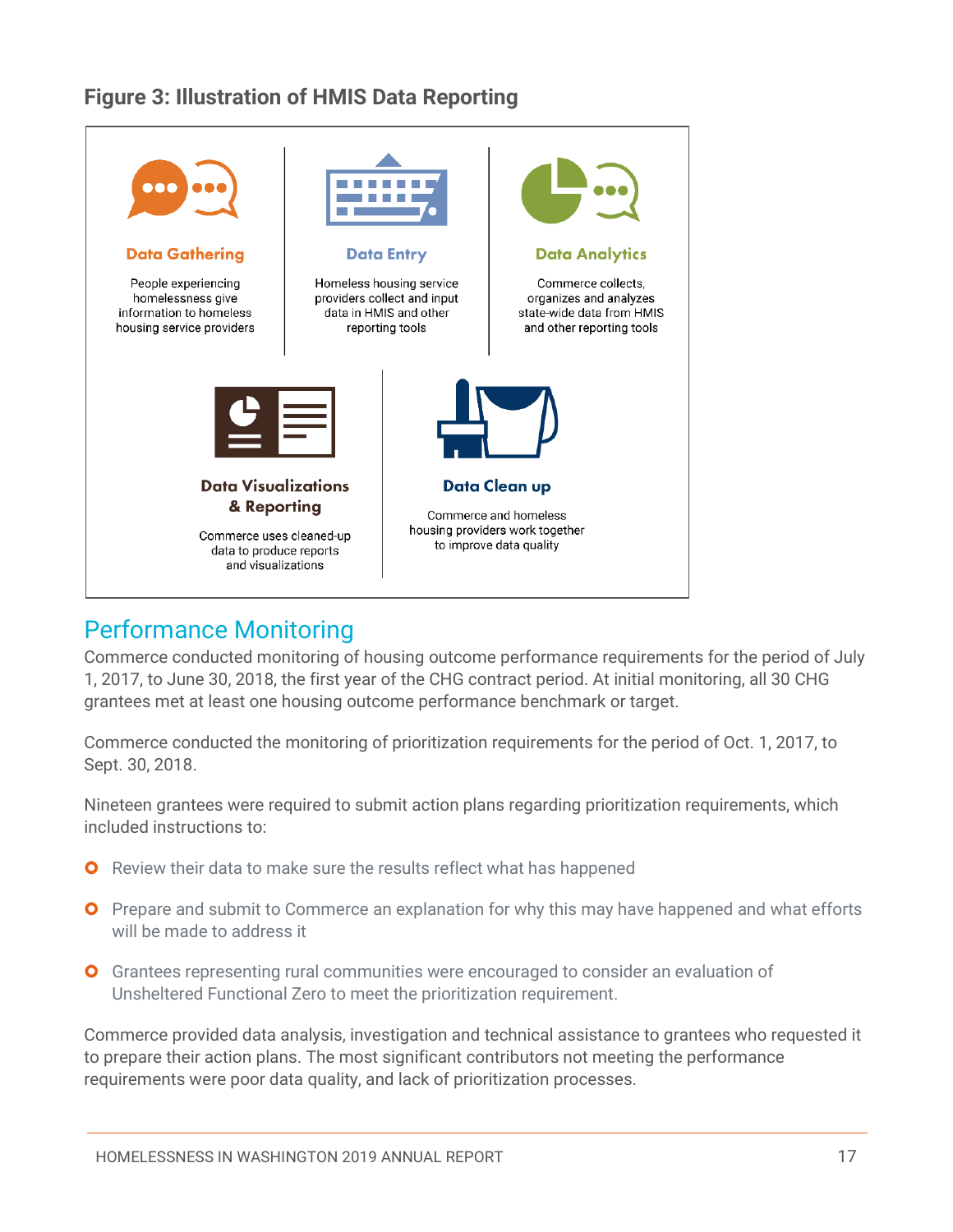Grantees submitted action plans that included improvement strategies such as:

- **O** Data quality improvement plans
- **O** Revisions of coordinated entry prioritization policies and processes
- **O** Reallocation of funds from Homelessness Prevention to Rapid Re-Housing or targeting homelessness prevention services
- **O** Expansion of street outreach services
- **O** Development of low-barrier housing projects
- **O** Shifting Housing and Essential Needs (HEN) resources to prioritize homeless and unsheltered households

### System Demonstration Grant

In July 2017, Commerce selected a limited number of grantees for the System Demonstration Grant. The System Demonstration Grant (SDG) is an opportunity to administer existing allocations with increased flexibility. For example, SDG grantees do not have specific program-level requirements for documentation, prescribed forms and procedures. Eligible applicants were county governments with one or more sub-grantees that have established system performance measures in current sub-grant agreements. King, Peirce and Snohomish counties were eligible and selected as SDG grantees for the 2017-2019 contract period.

In addition to the requirement to prioritize unsheltered homeless households and households fleeing violence for services and projects, SDG grantees are required to maintain performance measures to help evaluate their effectiveness:

- HUD Homeless System Performance measures or a variation of these measures must be included in sub-grantee agreements with applicable targets or benchmarks.
- **O** Sub-grantee agreements or a performance management plan must describe the frequency of performance monitoring.
- **O** Sub-grantee agreements or a performance management plan must describe actions taken if the performance expectations are not met.

Commerce conducted monitoring of performance management activities for the period of July 1, 2017, to June 30, 2018, the first year of the SDG contract period. SDG grantees provided the following to demonstrate compliance:

- **O** Evidence of communicating performance outcomes with sub-grantees through web-based dashboards, reports or other means
- **O** Evidence of performance monitoring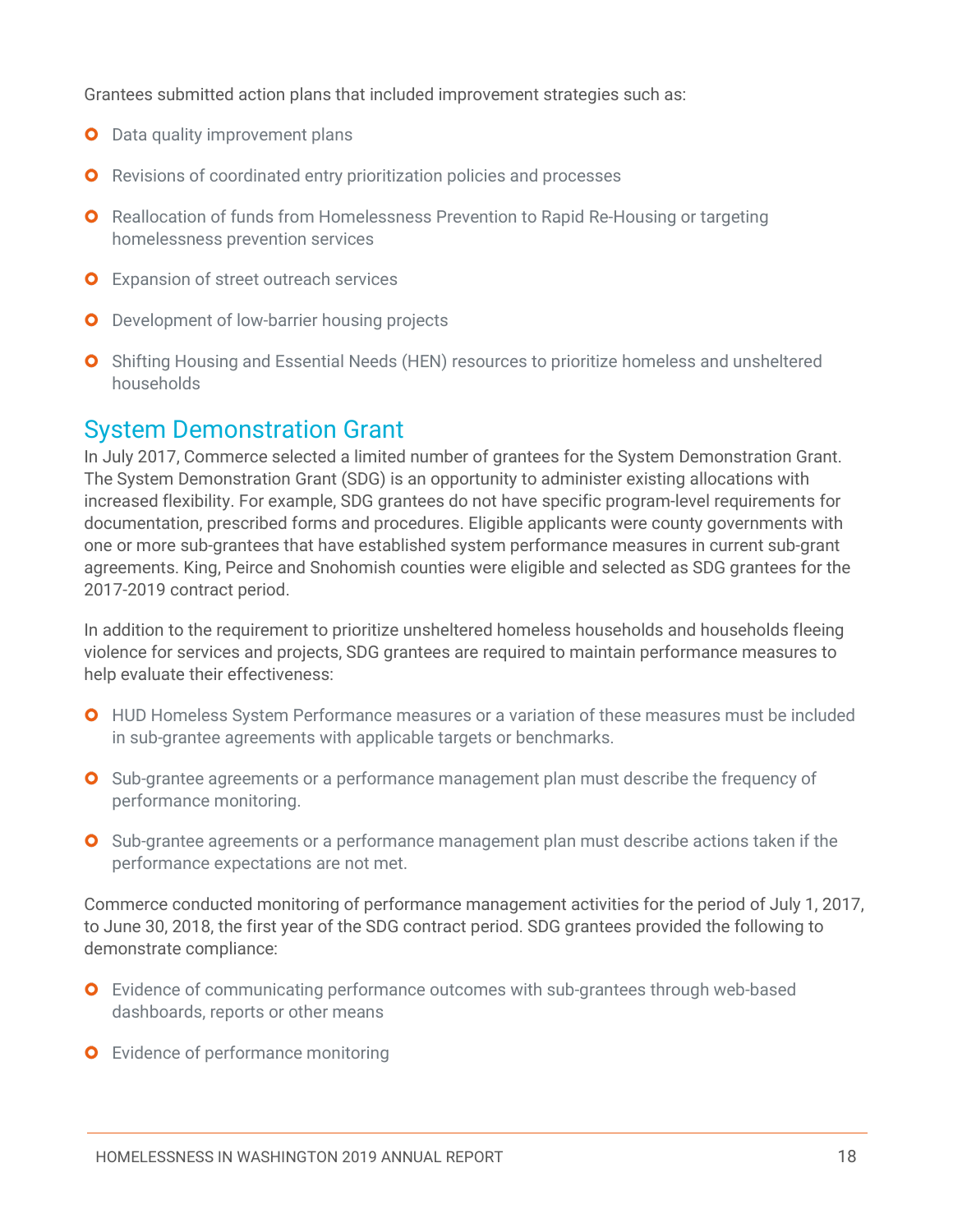- **O** A description of performance monitoring outcomes, including the number of projects with performance issues and specific actions taken (e.g., development of technical assistance plans, reduction in funding, etc.)
- A description of performance improvement strategies currently deployed or in development

### Homeless System Performance Successes: Prioritization

Since 2016, Washington has had a statewide target for ensuring that the state's resources are used to address the crisis of unsheltered homelessness. Grantees are required to prioritize unsheltered homeless households and households fleeing violence for services and projects. Commerce reached out to six communities that exceeded the state target, including four that not only met the target in 2017 but also then improved on their performance in 2018. Commerce staff interviewed them to hear what had made the difference. In all cases, the changes were the result of a conscientious effort by the community—but not necessarily one designed specifically to increase services to unsheltered people and people fleeing violence. Some successful efforts focused on improving targeting to serve people at higher risk, lowering barriers to shelter and program entry, or engaging in an overall system change such as diversion, which resulted in greater services to unsheltered people. Elements that these communities reported making a difference on the prioritization target included:

- **O** Bringing focus to targeting unsheltered people and reviewing outcomes regularly
- **O** Significantly expanding outreach targeting and outreach partners
- **O** Narrowing the definition of eligibility for support from the crisis response system to just those who are literally homeless or fleeing domestic violence
- **O** Repurposing prevention funding to other needs
- **O** Focusing coordinated entry on targeting help to those who are the highest need/highest vulnerability
- **O** Reducing entry barriers into shelter and housing
- **O** Implementing diversion as a system strategy, reducing those with lower needs who enter the crisis response system

Some communities reported they faced resistance to these changes, but in all cases, local leadership made a strong case and were able to push through the changes. Some cited concerns that targeting resources for higher need clients would decrease success, but those communities reported no decreases in their outcomes.

Overall, Commerce learned that a concerted effort to reduce barriers, increase access, and target resources to higher-need people can impact the number of unsheltered people served.

### Strategies to Improve System Performance

Every community has different resources, strengths, and challenges and will need to take different actions to improve performance results. However, there are high-impact strategies that can improve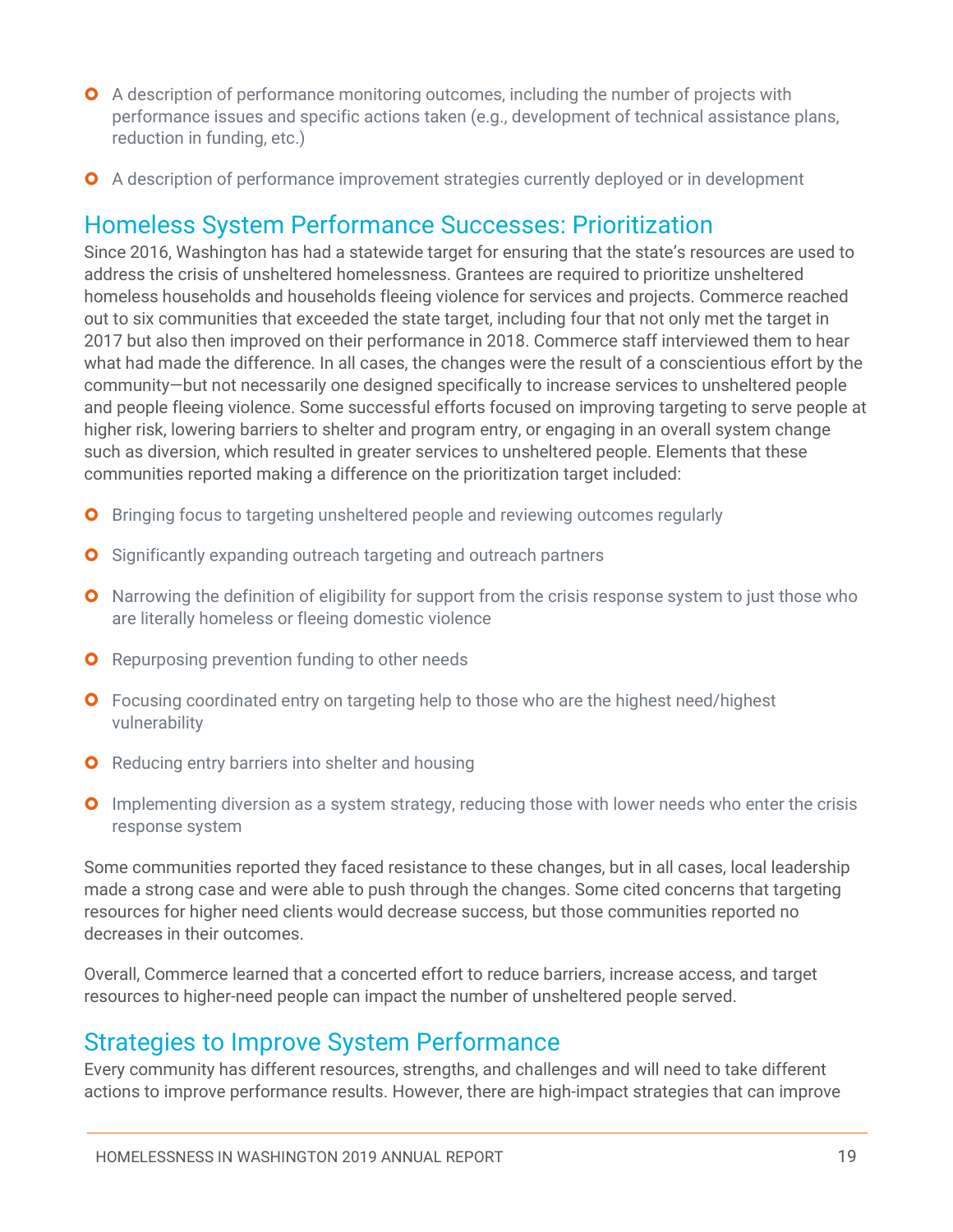performance in all communities. Nationally recognized strategies detailed below are best practices in homeless housing services and are a Consolidated Homeless Grant requirement or allowable activity.

#### **Table 3: Best Practice Strategies**

| <b>Strategies for</b><br>Improvement                                                | <b>Prioritize</b><br><b>Unsheltered</b><br><b>Homeless</b><br><b>Households</b> | <b>Increase Exits</b><br>to Permanent<br><b>Housing</b> | <b>Reduce Returns</b><br>to Homelessness | <b>Reduce the</b><br>Length of<br><b>Time</b><br><b>Homeless</b> |
|-------------------------------------------------------------------------------------|---------------------------------------------------------------------------------|---------------------------------------------------------|------------------------------------------|------------------------------------------------------------------|
| <b>Lower Barriers to</b><br><b>Coordinated and</b><br><b>Project Entry</b>          | $\sf X$                                                                         | $\sf X$                                                 |                                          | $\sf X$                                                          |
| <b>Deploy Progressive</b><br><b>Engagement Service</b><br><b>Models System-Wide</b> |                                                                                 | $\sf X$                                                 | $\times$                                 | X                                                                |
| <b>Link Street Outreach</b><br>to Coordinated Entry                                 | $\overline{X}$                                                                  | $\sf X$                                                 |                                          | $\times$                                                         |
| <b>Provide Housing</b><br><b>Focused Case</b><br>Management                         |                                                                                 | $\chi$                                                  | $\sf X$                                  | $\sf X$                                                          |
| <b>Lower Barriers to</b><br><b>Project Participation</b>                            | $\sf X$                                                                         | $\overline{X}$                                          |                                          | $\times$                                                         |
| <b>Provide Housing</b><br>Search and<br><b>Placement Services</b>                   |                                                                                 | $\sf X$                                                 | $\times$                                 | X                                                                |
| <b>Target Homeless</b><br>Prevention<br><b>Assistance</b>                           |                                                                                 |                                                         | $\sf X$                                  |                                                                  |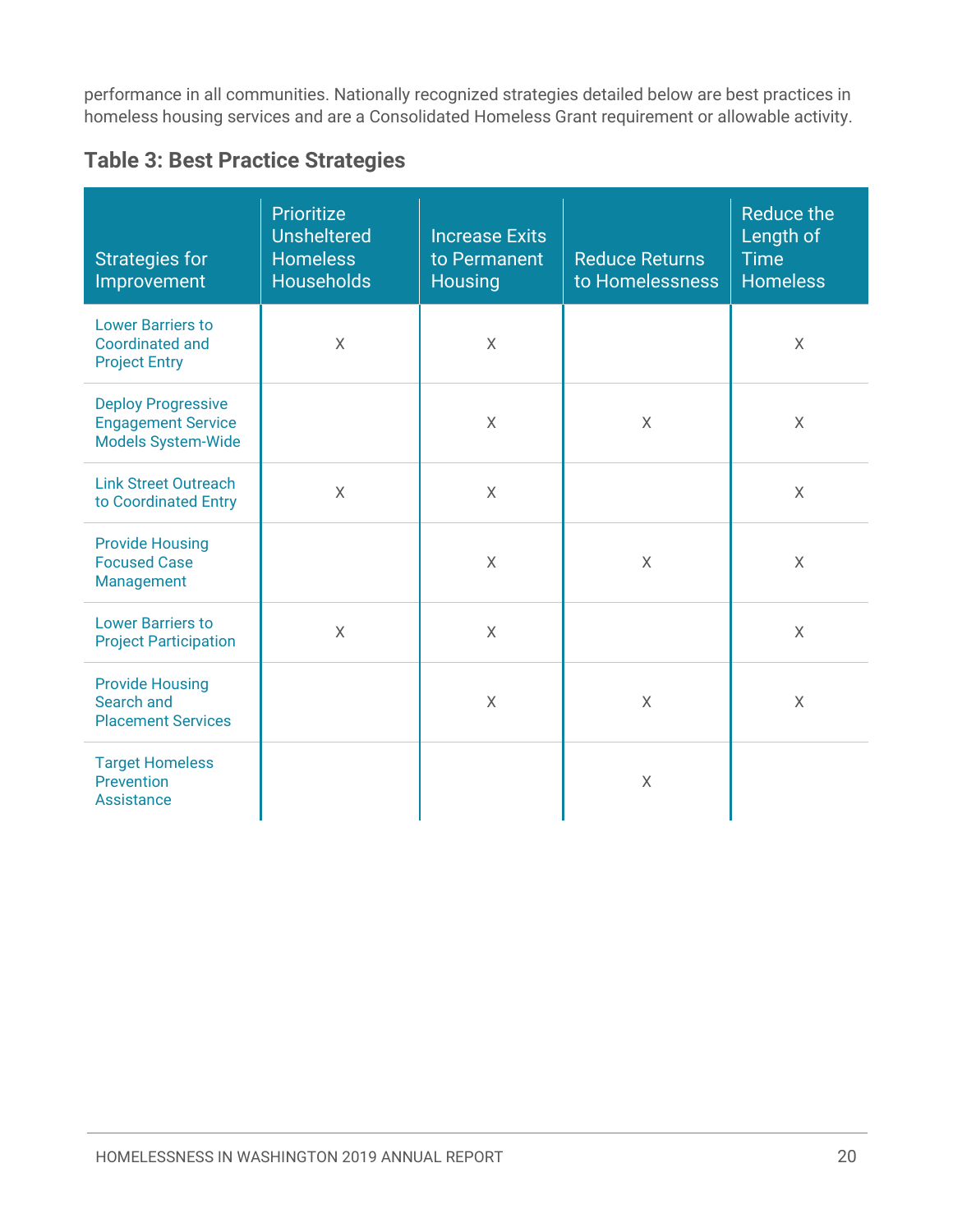# <span id="page-22-0"></span>State Plan Accomplishments

### Homeless Strategic Plan Vision, Mission and Guiding Principles

In 2005, the Washington State Legislature passed the Homeless Housing and Assistance Act (RCW 43.185C). The act outlined bold policies to address homelessness and directs Commerce to "prepare and publish a five-year homeless housing strategic plan which must outline statewide goals and performance measures."

### **Figure 4: Homelessness Strategic Plan Vision, Mission and Guiding Principles**

| <b>OUR VISION</b>                                                                                                                                                                 |
|-----------------------------------------------------------------------------------------------------------------------------------------------------------------------------------|
| No person left living outside.                                                                                                                                                    |
| <b>OUR MISSION</b>                                                                                                                                                                |
| Support homeless crisis response systems that efficiently reduce the number of people living outside, and<br>when scaled appropriately, can house all unsheltered people.         |
| <b>GUIDING PRINCIPLES</b>                                                                                                                                                         |
| All people deserve a safe place to live.<br>Urgent and bold action is the appropriate response to people living outside.<br>Interventions must be data-driven and evidence-based. |

Commerce completed the 2019-2024 Washington Homeless Housing Crisis Strategic Plan in 2019. To learn more, visit [https://www.commerce.wa.gov/serving-communities/homelessness/state-strategic](https://www.commerce.wa.gov/serving-communities/homelessness/state-strategic-plan-annual-report-and-audits/)[plan-annual-report-and-audits/.](https://www.commerce.wa.gov/serving-communities/homelessness/state-strategic-plan-annual-report-and-audits/)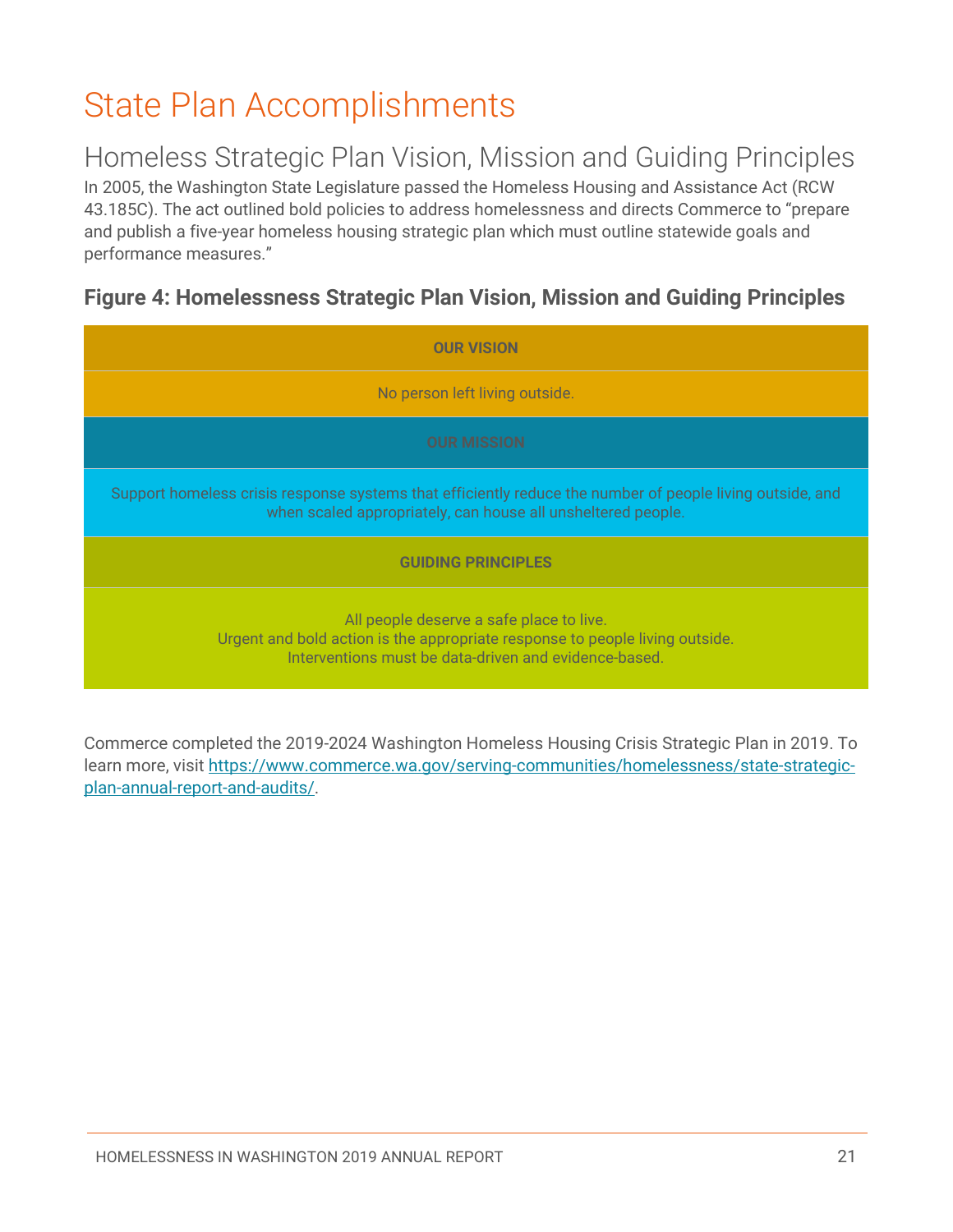### <span id="page-23-0"></span>2018 Strategic Plan Goals, Timeline and Accountability

Accomplishments from the plan published in 2018 are outlined below.

### **Goal 1: Effective and Efficient Coordinated Access and Assessment for Services and Housing**

| Actions in Support of the Strategy                                                                                                                                                       | <b>Timeline</b> | Accountability                                                                                                                                                                                                      |  |
|------------------------------------------------------------------------------------------------------------------------------------------------------------------------------------------|-----------------|---------------------------------------------------------------------------------------------------------------------------------------------------------------------------------------------------------------------|--|
| Improved implementation of coordinated entry, outreach and statewide by-name list                                                                                                        |                 |                                                                                                                                                                                                                     |  |
| 1.1.1 Continue technical assistance to<br>counties working to refine their<br>coordinated entry systems and outreach<br>strategies.                                                      | On-going        | Completed state guidelines, <sup>38</sup> delivered training<br>and started coordinated entry assessments and<br>technical assistance.                                                                              |  |
| 1.1.2 Develop a project plan for an active<br>statewide by-name list in the state's<br><b>Homeless Management Information</b><br>System (HMIS).                                          | 2018            | After participating in HUD-sponsored technical<br>assistance and coordinating a statewide advisory<br>team to work with the new HMIS data standards.<br>Commerce will need more time to implement this<br>activity. |  |
| 1.1.3 Continue to evaluate and score<br>coordinated entry systems, including<br>adding additional performance measures<br>of coordinated entry and accessibility.                        | 2019            | Commerce is completing a performance plan in<br>2019 that will include recommendations for<br>continuing coordinated entry system evaluation.                                                                       |  |
| 1.1.4 Expand coordinated entry<br>requirement for all homeless housing<br>programs managed by recipients of, and<br>sub-recipients of, Commerce homeless<br>funding.                     | Completed       | Grant guidelines <sup>39</sup> and contracts updated.                                                                                                                                                               |  |
| 1.1.5 Revise the Consolidated Homeless<br>Grants to include the new federal<br>Department of Housing and Urban<br>Development coordinated entry<br>requirements in the 2018-2019 grants. | Completed       | Grant guidelines <sup>40</sup> and contracts updated.                                                                                                                                                               |  |

<span id="page-23-2"></span><span id="page-23-1"></span><sup>38</sup> Washington State Department of Commerce, "Washington State Coordinated Entry Guidelines," (March 2019), <https://deptofcommerce.app.box.com/s/3rwdm9w1wdquncuucfbnubt0aqhsd0wf> <sup>39</sup> Washington State Department of Commerce, "Guidelines for the Consolidated Homeless Grant, Version 1," (July 2019), <https://deptofcommerce.app.box.com/s/sddzidhjln9zvb2zao5fes3rpwbc399o>  $40$  Ibid.

<span id="page-23-3"></span>HOMELESSNESS IN WASHINGTON 2019 ANNUAL REPORT 22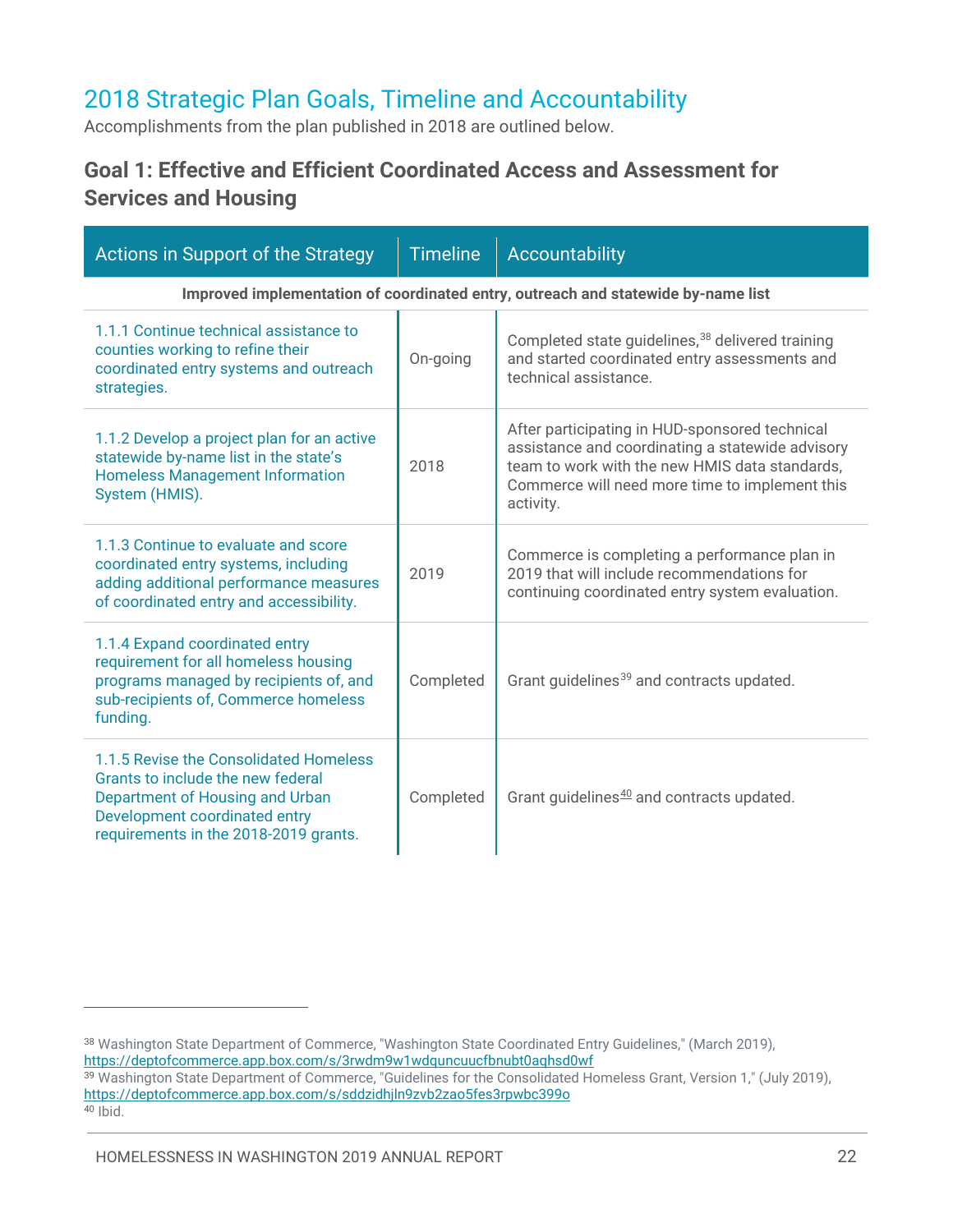### **Goal 2: Effective and Efficient Crisis Response System**

| Actions in Support of the Strategy                                                                                                                                                                                                                        | <b>Timeline</b> | Accountability                                                                                                                                                                                                                                                                                                                                                         |  |  |
|-----------------------------------------------------------------------------------------------------------------------------------------------------------------------------------------------------------------------------------------------------------|-----------------|------------------------------------------------------------------------------------------------------------------------------------------------------------------------------------------------------------------------------------------------------------------------------------------------------------------------------------------------------------------------|--|--|
| 2.1 Promote evidenced-based housing interventions that efficiently move people experiencing homelessness<br>into permanent destinations.                                                                                                                  |                 |                                                                                                                                                                                                                                                                                                                                                                        |  |  |
| 2.1.1 Publish homeless system performance<br>county report card.                                                                                                                                                                                          | Annually        | Completed and posted to Commerce<br>website (see footnote 11).                                                                                                                                                                                                                                                                                                         |  |  |
| 2.1.1 Publish homeless system project report<br>with project-level performance measures.                                                                                                                                                                  | Quarterly       | Completed and posted to Commerce<br>website (see footnote 11).                                                                                                                                                                                                                                                                                                         |  |  |
| 2.1.3 Program training on trauma-informed<br>services, mental health first aid, low-barrier<br>conversion, harm reduction, fair housing,<br>progressive engagement, best practices in<br>serving survivors of domestic violence and<br>coordinated entry. | On-going        | Trainers procured for trauma-informed<br>services and mental health first aid and<br>offered statewide to grantees.<br>Technical assistance provided by Commerce<br>staff on low-barrier access, harm reduction,<br>coordinated entry and progressive<br>engagement.<br>2019-2022 training plan and budget<br>approved to continue and expand training to<br>grantees. |  |  |
| 2.1.4 Explore contracting the next biennial<br>2019-2021 Consolidated Homeless Grant funds<br>competitively based on performance.                                                                                                                         | 2018            | Commerce postponed this action and will<br>need to seek a consultant to support an<br>analysis, as well as consider legal<br>implications related to state law.                                                                                                                                                                                                        |  |  |
| 2.1.5 Explore promoting local prioritization of<br>locally controlled housing funding for priority<br>populations in the 2019 homeless grants<br>awarded from Commerce.                                                                                   | 2018            | Commerce implemented homeless system<br>performance requirements.                                                                                                                                                                                                                                                                                                      |  |  |
| 2.1.6 Align homeless grant requirements with<br>system performance measures and<br>benchmarks and require systems receiving<br>Commerce funds to prioritize serving people<br>who are unsheltered.                                                        | Completed       | <b>Consolidated Homeless Grant contract</b><br>statement of work updated with these<br>requirements.                                                                                                                                                                                                                                                                   |  |  |
| 2.1.7 Require systems receiving Commerce<br>funds to use a service model that includes<br>evidence-based best practices.                                                                                                                                  | Completed       | Consolidated Homeless Grant guidelines and<br>contract requirements updated (see footnote<br>13).                                                                                                                                                                                                                                                                      |  |  |
| 2.1.8 Provide local homeless plan academy for<br>county/local governments and introduce a local<br>plan modeling tool.                                                                                                                                    | Completed       | Technical assistance procured and made<br>available to all county/local governments<br>through December 2019. Local plan<br>guidance <sup>41</sup> and modeling tool completed and<br>technical assistance provided.                                                                                                                                                   |  |  |

<span id="page-24-0"></span><sup>41</sup> <https://www.commerce.wa.gov/serving-communities/homelessness/state-strategic-plan-annual-report-and-audits/>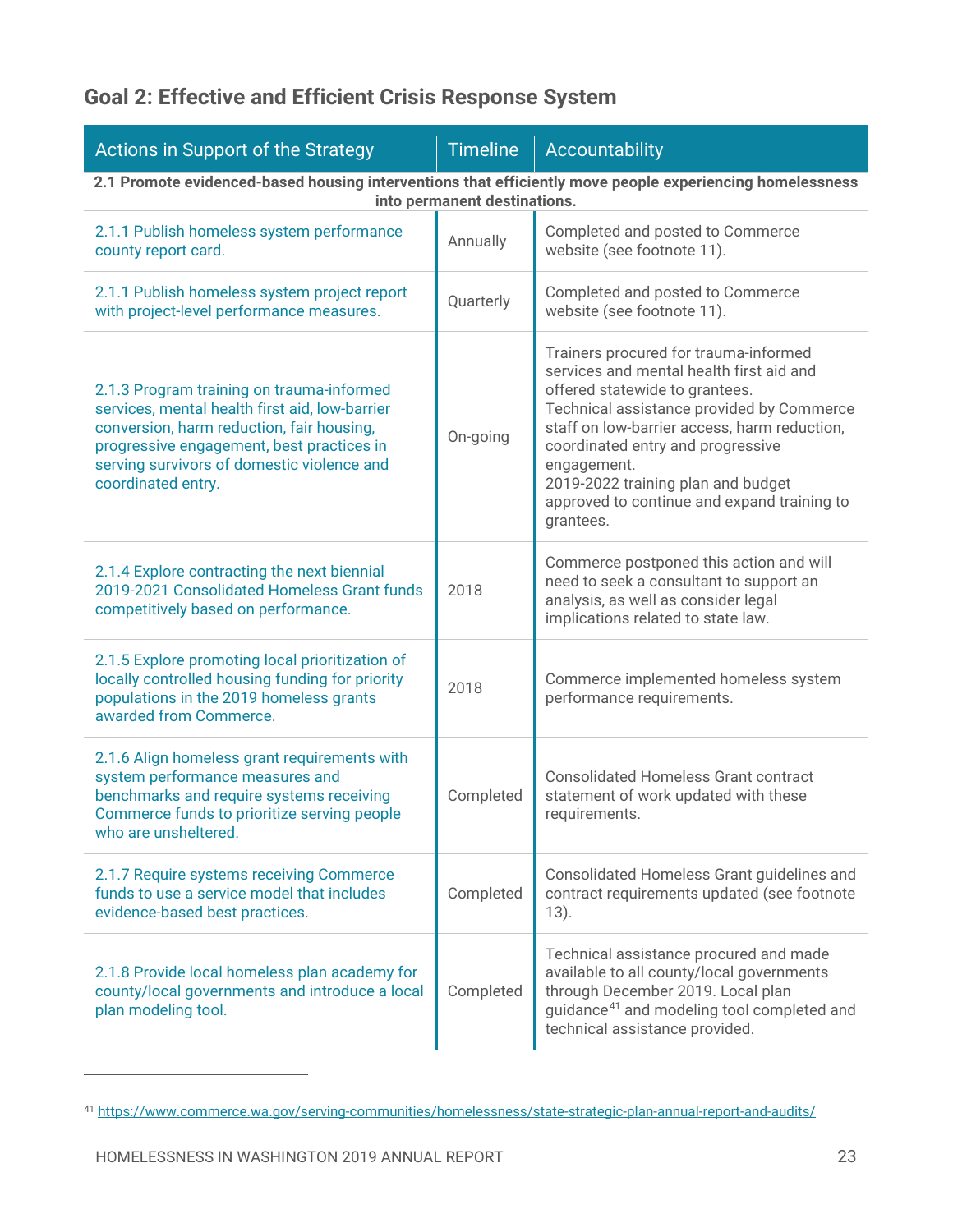### **Goal 3: Identify Policy Changes and Resources Necessary to House All People Living Unsheltered**

| Actions in Support of the Strategy                                                                                                                                                                                     | <b>Timeline</b> | Accountability                                                                                                                                                                                                      |  |
|------------------------------------------------------------------------------------------------------------------------------------------------------------------------------------------------------------------------|-----------------|---------------------------------------------------------------------------------------------------------------------------------------------------------------------------------------------------------------------|--|
| 3.1 Improve county data reporting                                                                                                                                                                                      |                 |                                                                                                                                                                                                                     |  |
| 3.1.1 Contractually require data quality<br>improvements in the submission of<br><b>Homeless Management Information</b><br>System data and annual report<br>submissions by Consolidated Homeless<br>Grantees.          | 2019            | Minimum data quality standards in grant<br>guidelines                                                                                                                                                               |  |
| 3.1.2 Contractually require best practices<br>in administering the Point-In-Time count.                                                                                                                                | 2018            | Commerce postponed this work and will work with<br>the Continuums of Care to complete this goal.                                                                                                                    |  |
| 3.1.3 Expand participation in statewide by-<br>name list in HMIS in cooperation with the<br><b>Department of Social and Health Services</b><br>and other entities in contact with people<br>experiencing homelessness. | 2018            | After participating in HUD-sponsored technical<br>assistance and coordinating a statewide advisory<br>team to work with the new HMIS data standards,<br>Commerce will need more time to implement this<br>activity. |  |
| 3.2 Develop unmet need estimate to house all people living unsheltered                                                                                                                                                 |                 |                                                                                                                                                                                                                     |  |
| 3.2.1: Propose law and policy changes to<br>support cross-agency data sharing<br>capacity.                                                                                                                             | Ongoing         | State agencies explored changes to existing law<br>and determined existing legal authority was<br>sufficient to implement proposed sharing                                                                          |  |

| support cross agency data sharing<br>capacity.                                                                                                          | unyung  | sufficient to implement proposed sharing<br>initiatives.                                                                                                                                                                                                    |
|---------------------------------------------------------------------------------------------------------------------------------------------------------|---------|-------------------------------------------------------------------------------------------------------------------------------------------------------------------------------------------------------------------------------------------------------------|
| 3.2.2: Work with state agencies to<br>determine the counts of unsheltered<br>people whose housing is the direct<br>responsibility of state agencies.    | Ongoing | The State Advisory Council and the Interagency<br>Council on Homelessness are continuing to<br>explore in what circumstances state agencies<br>should be directly responsible for housing people<br>under their care.                                       |
| 3.3.3: Develop unmet count based on<br>statewide by-name lists in the Homeless<br>Management Information System.                                        | Ongoing | In-depth assessments of local coordinated entry<br>systems completed in 2019 have shown that<br>additional policy and process improvements must<br>be completed before coordinated entry by-name<br>lists can practically be used to assess unmet<br>needs. |
| 3.2.4: Supplement Point-In-Time count<br>with count derived from administrative<br>data collected from the Department of<br>Social and Health Services. | Ongoing | Posted to Commerce website <sup>42</sup> .                                                                                                                                                                                                                  |

<span id="page-25-0"></span> $^{42}$  Washington State Department of Commerce, "Snapshot of Homelessness in Washington State for July, 2018," <https://deptofcommerce.app.box.com/s/9fwvumoiyzkw81hn64lw9wvpfj3azkqa>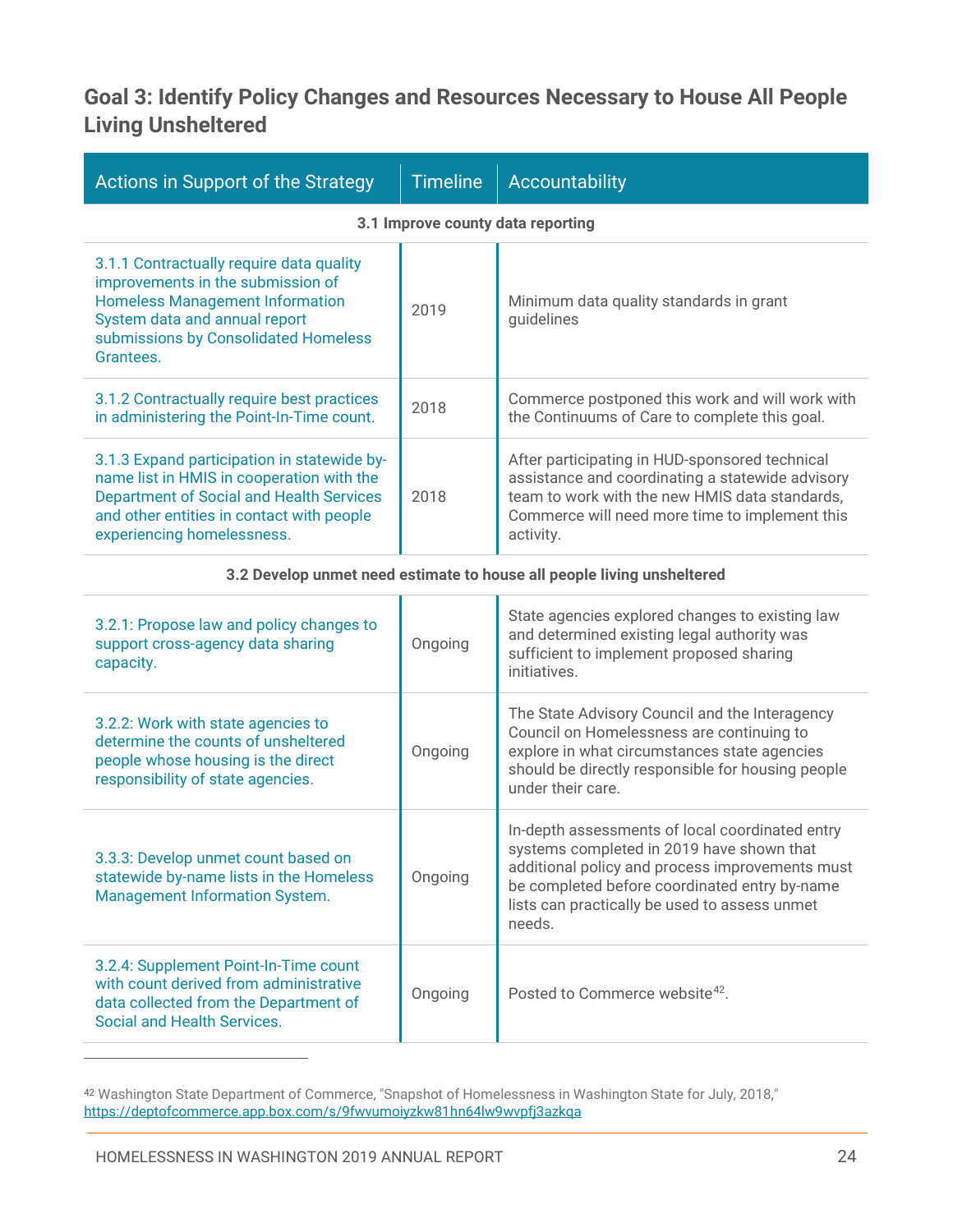| Actions in Support of the Strategy                                                                                                                                                                                     | <b>Timeline</b> | <b>Accountability</b>                                                                 |
|------------------------------------------------------------------------------------------------------------------------------------------------------------------------------------------------------------------------|-----------------|---------------------------------------------------------------------------------------|
| 3.2.5: Estimate policy and resource<br>changes in resources necessary to leave<br>no person living outside, based on<br>contracted system performance targets<br>and updated enumerations of people<br>living outside. | January<br>2018 | 2019-2024 state homeless housing strategic plan<br>includes resource gap allocations. |

### **Goal 4: Quantify What Would Reduce the Number of New People Becoming Homeless**

| Actions in Support of the Strategy                                                                                                                                                                                                                   | <b>Timeline</b> | Accountability                                                                                                                                              |  |  |
|------------------------------------------------------------------------------------------------------------------------------------------------------------------------------------------------------------------------------------------------------|-----------------|-------------------------------------------------------------------------------------------------------------------------------------------------------------|--|--|
| 4.1 Facilitate identification of policy and resource changes that would reduce the number of new people<br>becoming homeless                                                                                                                         |                 |                                                                                                                                                             |  |  |
| 4.1.1 Engage local governments and service<br>providers to solicit ideas on interventions and policy<br>changes that would reduce the number of new<br>people becoming homeless.                                                                     | 2018            | Commerce solicited feedback on<br>intervention effectiveness and published<br>resulting citations and estimates of<br>impact in the updated strategic plan. |  |  |
| 4.1.2: Review literature to quantify the impact of<br>upstream interventions that could reduce the<br>number of people at risk of becoming homeless by<br>increasing incomes, improving family stability and<br>reducing behavioral health problems. |                 | Commerce solicited feedback on<br>intervention effectiveness and published<br>resulting citations and estimates of<br>impact in the updated strategic plan. |  |  |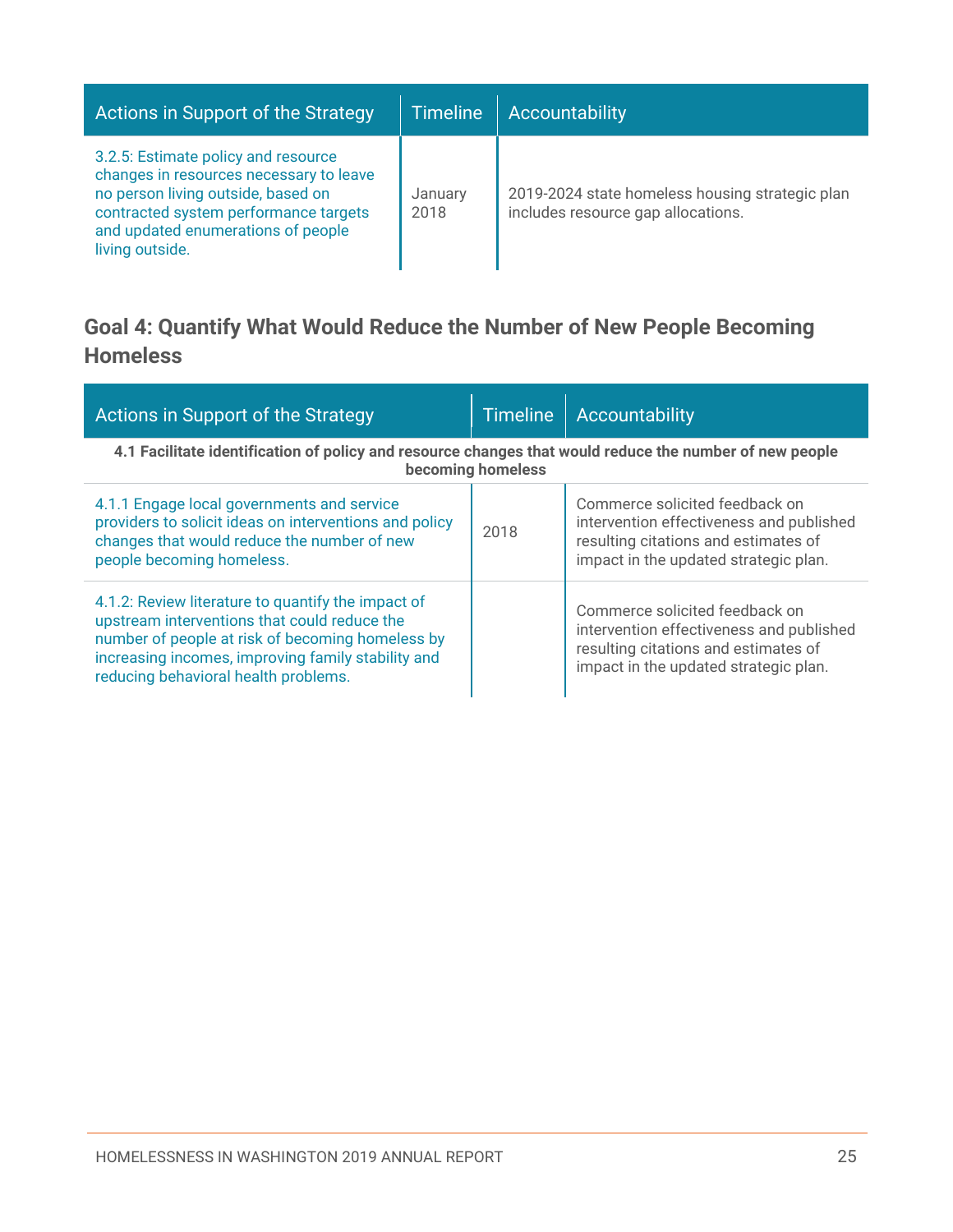### **Goal 5: Transparent Accounting of State and Local Recording Fee Funds**

| <b>Actions in Support of the Strategy</b>                                                                                                                                                                                                                                                      | <b>Timeline</b>   | Accountability                                                                              |  |  |  |
|------------------------------------------------------------------------------------------------------------------------------------------------------------------------------------------------------------------------------------------------------------------------------------------------|-------------------|---------------------------------------------------------------------------------------------|--|--|--|
| 5.1: Publish county report cards                                                                                                                                                                                                                                                               |                   |                                                                                             |  |  |  |
| 5.1.1: Compile data from the Homeless Management<br>Information System, contract compliance, spending and other<br>data sources to develop county report cards.                                                                                                                                | Annually          | Completed and posted to<br>Commerce website (see<br>footnote 11).                           |  |  |  |
| 5.2: Publish spending and performance data for all projects funded by state and local recording fees                                                                                                                                                                                           |                   |                                                                                             |  |  |  |
| 5.2.1: Commerce drafts annual report and presents to the<br>Interagency Council on Homelessness and the State Advisory<br><b>Council on Homelessness.</b>                                                                                                                                      | Annually          | Completed and posted to<br>Commerce website.                                                |  |  |  |
| 5.3: Ensure access to all homeless data                                                                                                                                                                                                                                                        |                   |                                                                                             |  |  |  |
| 5.3.1: Require counties that are not able to export client data to<br>the state Homeless Management Information System by<br>December 2016 to use the state Homeless Management<br>Information System for direct data entry. Provide technical<br>assistance to all data integration counties. | $\ln$<br>progress | Requirement deferred in<br>deference to higher-priority<br>HMIS system improvement<br>work. |  |  |  |

### **Goal 6: Fair and equitable resource distribution**

| Actions in Support of<br>the Strategy                                                              | <b>Timeline</b> | Accountability                                                                                                                                                                                                                                                                              |  |  |
|----------------------------------------------------------------------------------------------------|-----------------|---------------------------------------------------------------------------------------------------------------------------------------------------------------------------------------------------------------------------------------------------------------------------------------------|--|--|
|                                                                                                    |                 | 6.1: Staff development on system disparities                                                                                                                                                                                                                                                |  |  |
| 6.1.1: Identify a training<br>plan for staff<br>development.                                       | 2018            | Staff completed two-day racial equity training.                                                                                                                                                                                                                                             |  |  |
|                                                                                                    |                 | 6.2 Examine system disparities                                                                                                                                                                                                                                                              |  |  |
| 6.2.1 Identify components<br>and timeframe for<br>completing the work.                             | 2018            | The Housing Assistance Unit created a Racial Equity Team and is<br>working with a consultant to launch a work plan. Results will be<br>included in future state homeless housing strategic plan updates.                                                                                    |  |  |
| <b>6.3 Produce recommendations</b>                                                                 |                 |                                                                                                                                                                                                                                                                                             |  |  |
| 6.3.1 Include remedies in<br>the future State Homeless<br><b>Housing Strategic Plan</b><br>update. | 2018            | Commerce Local Plan Guidance requires that counties update<br>local plans to address racial disparities among people<br>experiencing homelessness by initially completing an analysis<br>with state data in a racial equity tool. This information was due to<br>Commerce in December 2019. |  |  |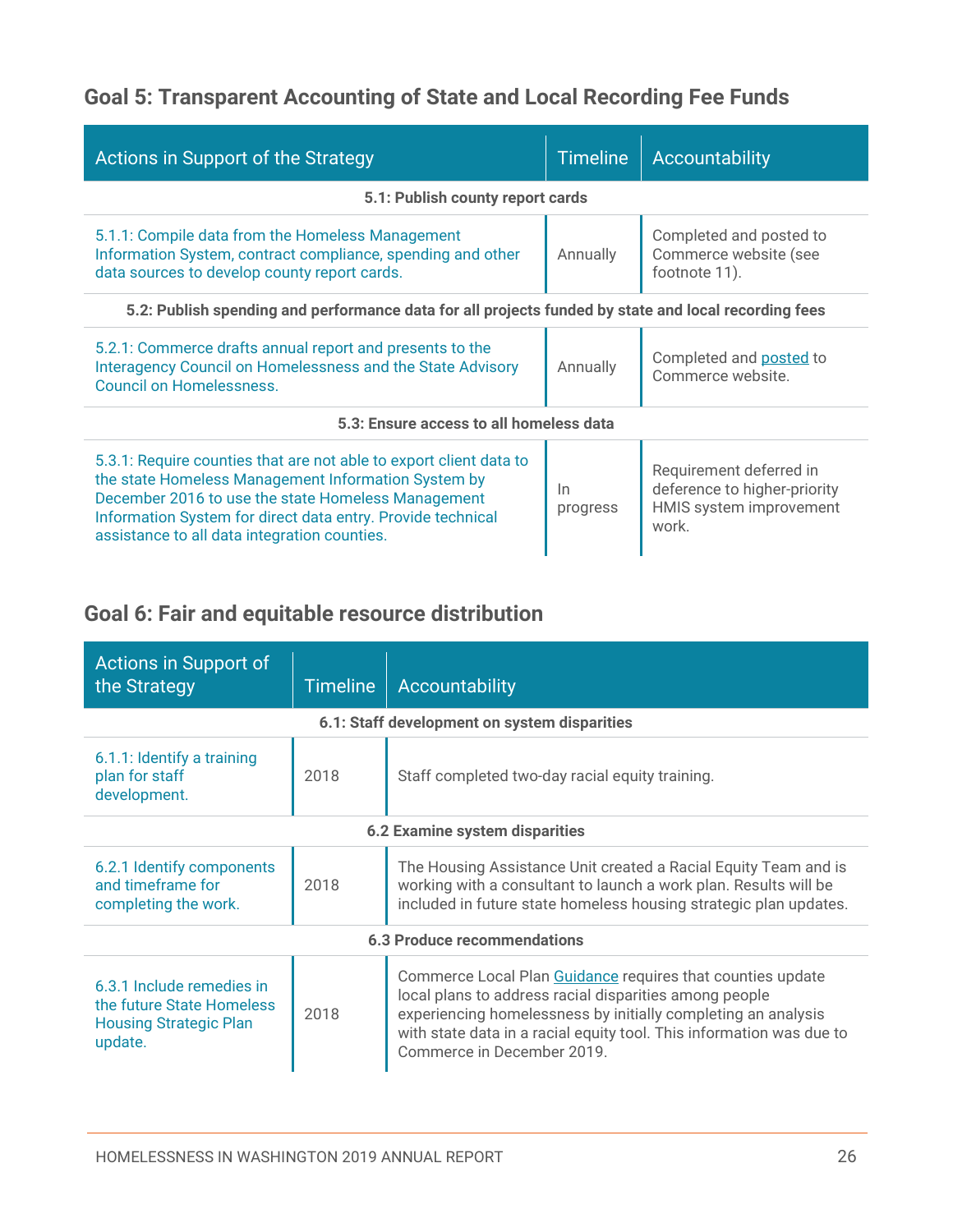# <span id="page-28-0"></span>Planning, Reporting, Auditing and Procuring

### State Strategic Plan and Local Homeless Plans

- **O** Commerce produced an updated 2019-2024 State Homeless Housing Strategic Plan<sup>[43](#page-28-1)</sup> in 2019 and will publish intermittent updates through 2024.
- **O** Commerce released Local Homeless Plan guidance in December 2018 and secured a technical assistance provider for local governments; updated plans are due from local governments to Commerce by December 2019.
- **O** Commerce will evaluate and post Local Homeless Plans on the Commerce website and will provide technical assistance to local governments whose plans do not meet state guidance.

# State and Federal Reporting

Annually, Commerce completes, at a minimum, seven reports required in RCW 43.185C and 11 reports to the federal government on homeless housing expenditures and program data. More information about these reports is on our website:

<https://deptofcommerce.app.box.com/s/rwaar1byzlxp1obrb2cikhnlmq1rg2jr>

### Audits

 $\overline{a}$ 

The Washington State Office of Financial Management is procuring an independent expenditure review of state funds received under RCW 36.22.179(1) beginning in February 2020.

More information on state audits and examinations of Commerce's management of the homeless funding and programming is on our website: https://www.commerce.wa.gov/servingcommunities/homelessness/state-strategic-plan-annual-report-and-audits/

### Procurement

### HOME Tenant-Based Rental Assistance and Emergency Solutions Grant

Annually, Commerce completes an action plan to secure federal HOME Tenant-Based Rental Assistance and Emergency Solutions Grant homeless housing funding. The annual action plan and 5 year Consolidated Plan for ESG and HOME TBRA funding is on the following webpage: [https://www.commerce.wa.gov/serving-communities/community-development-block-grants/cdbg](https://www.commerce.wa.gov/serving-communities/community-development-block-grants/cdbg-consolidated-plan-action-plan/)[consolidated-plan-action-plan/](https://www.commerce.wa.gov/serving-communities/community-development-block-grants/cdbg-consolidated-plan-action-plan/)

### Balance of State Continuum of Care

In addition, Commerce applies for Continuum of Care (CoC) funding on behalf of the Balance of State (BoS). HUD awarded the BoS CoC all its renewal projects for FFY 2019, including three new projects through the 2018 CoC competition, for a total of \$8,049,065. Those new projects will start around the

<span id="page-28-1"></span><sup>43</sup> Washington State Department of Commerce, "Homeless Housing Crisis Response System Strategic Plan 2019-2024"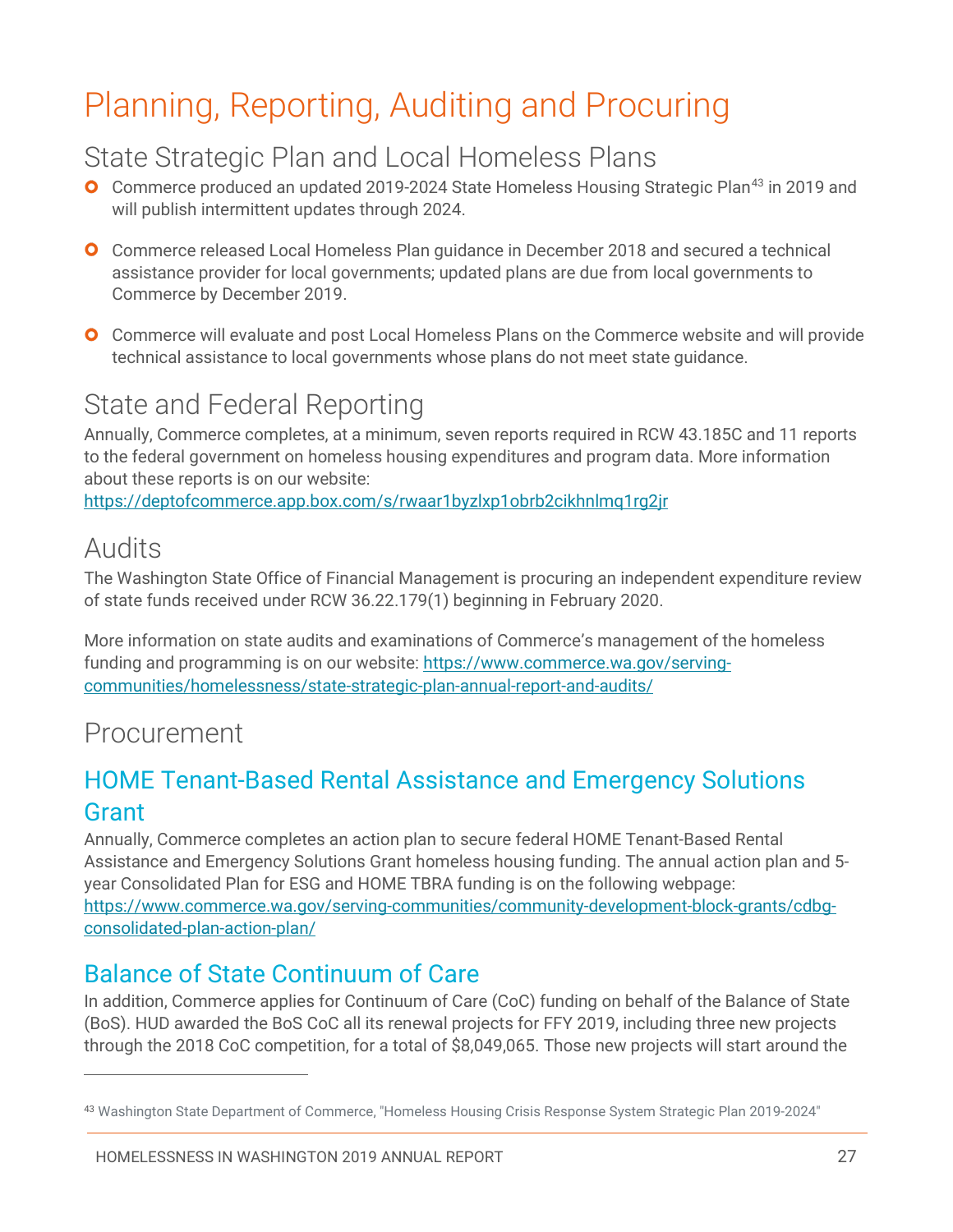middle of 2019 and be eligible for renewal on an annual basis. The BoS also received \$4.63 million in YHDP funding for two years. Those projects will start in October 2019, and services will be in almost every BoS county. Roughly, half of those funds will be renewable on an annual basis in the CoC competition, starting in 2020. More information on the CoC funding is located on the following webpage: <https://www.commerce.wa.gov/serving-communities/homelessness/continuum-of-care/>

| <b>FFY 2019</b><br>Emergency<br><b>Solutions Grant</b><br>(ESG) | <b>FFY 2019 HOME</b><br>Tenant-Based<br>Rental<br>Assistance<br>(TBRA) | <b>FFY 2018</b><br><b>BoS CoC</b><br>Program | <b>FFY 2018</b><br><b>BoS CoC</b><br>Program<br><b>Bonus Funds</b> | FFY 2017 BoS Youth<br><b>Homeless</b><br><b>Demonstration</b><br>Program (YHDP) |
|-----------------------------------------------------------------|------------------------------------------------------------------------|----------------------------------------------|--------------------------------------------------------------------|---------------------------------------------------------------------------------|
| \$5,465,582                                                     | \$2,359,780                                                            | \$8,049,065                                  | \$752,421                                                          | \$4,630,000                                                                     |

### **Table 3: Federal Fiscal Year (FFY) Grant Funds**

### Interagency Council on Homelessness

In 2019, the Interagency Council on Homelessness work included development and review of the state's updated strategic plans, cross-agency implementation of the Foundation Community Supports program, and implementation of the [Trueblood settlement.](https://www.dshs.wa.gov/bha/trueblood-et-al-v-washington-state-dshs)<sup>[44](#page-29-0)</sup> Additional details on the work of the Council can be found here: [https://www.commerce.wa.gov/about-us/boards-and](https://www.commerce.wa.gov/about-us/boards-and-commissions/homeless-councils/)[commissions/homeless-councils/](https://www.commerce.wa.gov/about-us/boards-and-commissions/homeless-councils/)

<span id="page-29-0"></span><sup>44</sup> Washington State Department of Social and Health Services, "Trueblood et al v. Washington State DSHS," <https://www.dshs.wa.gov/bha/trueblood-et-al-v-washington-state-dshs>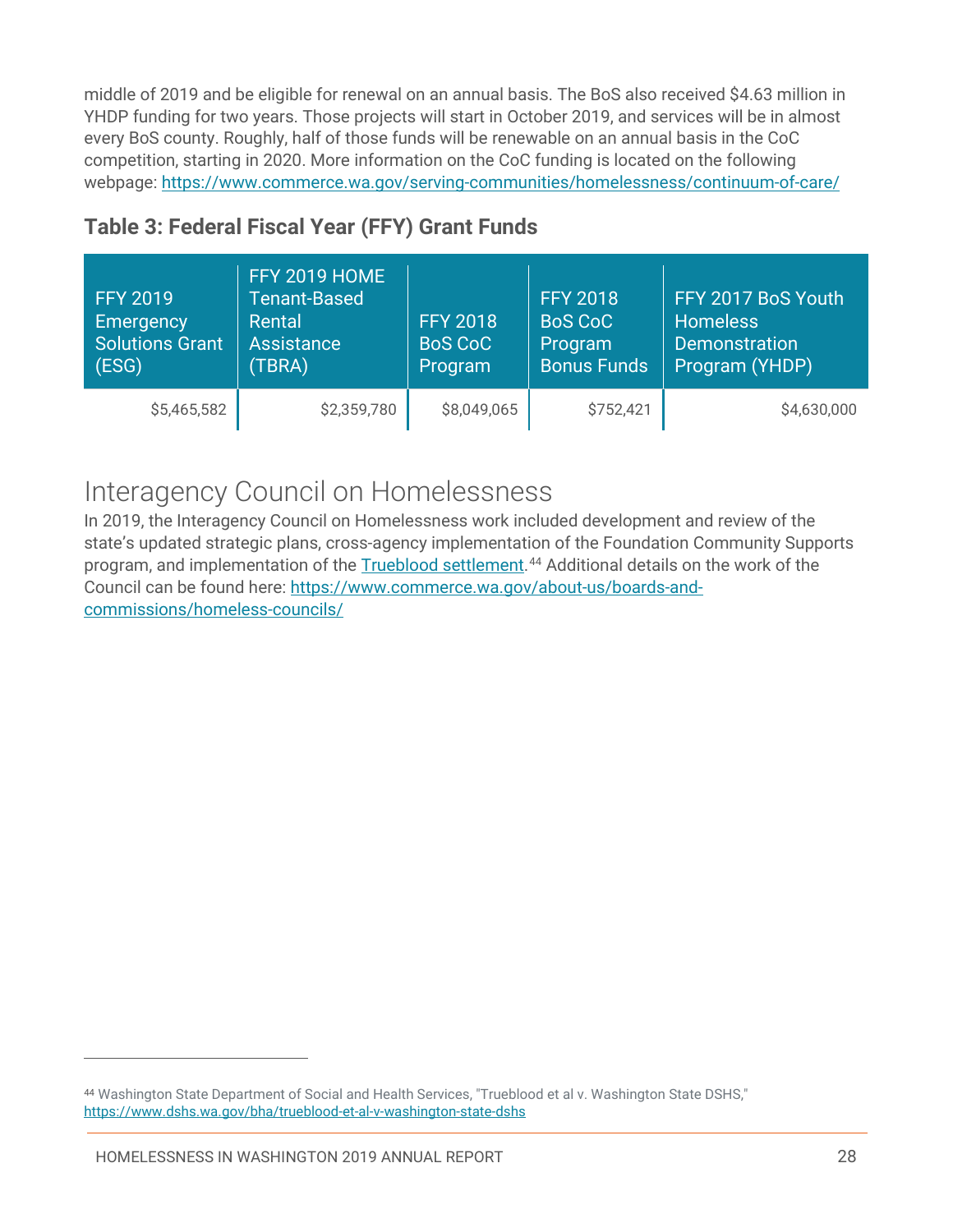# <span id="page-30-0"></span>Appendix A: Organizational Outline

### Overview

The Department of Commerce Housing Assistance Unit is divided into several offices in response to legislative requirements and responsibilities.

#### **Table 5: Offices Within the Housing Assistance Unit**

| <b>Housing Assistance Unit</b>                     |                                                                    |                                    |                       |                                                                         |
|----------------------------------------------------|--------------------------------------------------------------------|------------------------------------|-----------------------|-------------------------------------------------------------------------|
| Office of Family &<br>Adult<br><b>Homelessness</b> | Office of Homeless<br>Youth Prevention &<br>Protection<br>Programs | Office of<br>Supportive<br>Housing | Performance<br>Office | <b>Balance of State</b><br>Continuum of Care<br>and Reporting<br>Office |

### Office of Family and Adult Homelessness

The Office of Family and Adult Homelessness (OFAH) administers state and federal fund sources granted to local governments and nonprofits.

### **Table 6: Fund Sources of Office of Family and Adult Homelessness Managed Grants**

| Grant                                      | <b>Fund Source</b>                       |
|--------------------------------------------|------------------------------------------|
| <b>Consolidated Homeless Grant</b>         | Housing surcharge/document recording fee |
| <b>Housing and Essential Needs</b>         | General fund state                       |
| <b>Homeless Student Stability Program</b>  | General fund state                       |
| <b>HOME Tenant-Based Rental Assistance</b> | Federal                                  |
| <b>Emergency Solutions Grant</b>           | Federal                                  |

You can learn more about the OFAH on the Commerce website: [https://www.commerce.wa.gov/serving-communities/homelessness/office-of-family-and-adult](https://www.commerce.wa.gov/serving-communities/homelessness/office-of-family-and-adult-homelessness/)[homelessness/](https://www.commerce.wa.gov/serving-communities/homelessness/office-of-family-and-adult-homelessness/)

### Office of Homeless Youth Prevention and Protection Programs

The Office of Homeless Youth (OHY) Prevention and Protection Programs administers state fund sources granted to local governments and nonprofits. These include:

- **O** Crisis Residential Centers
- **O** HOPE Centers
- **O** Independent Youth Housing Program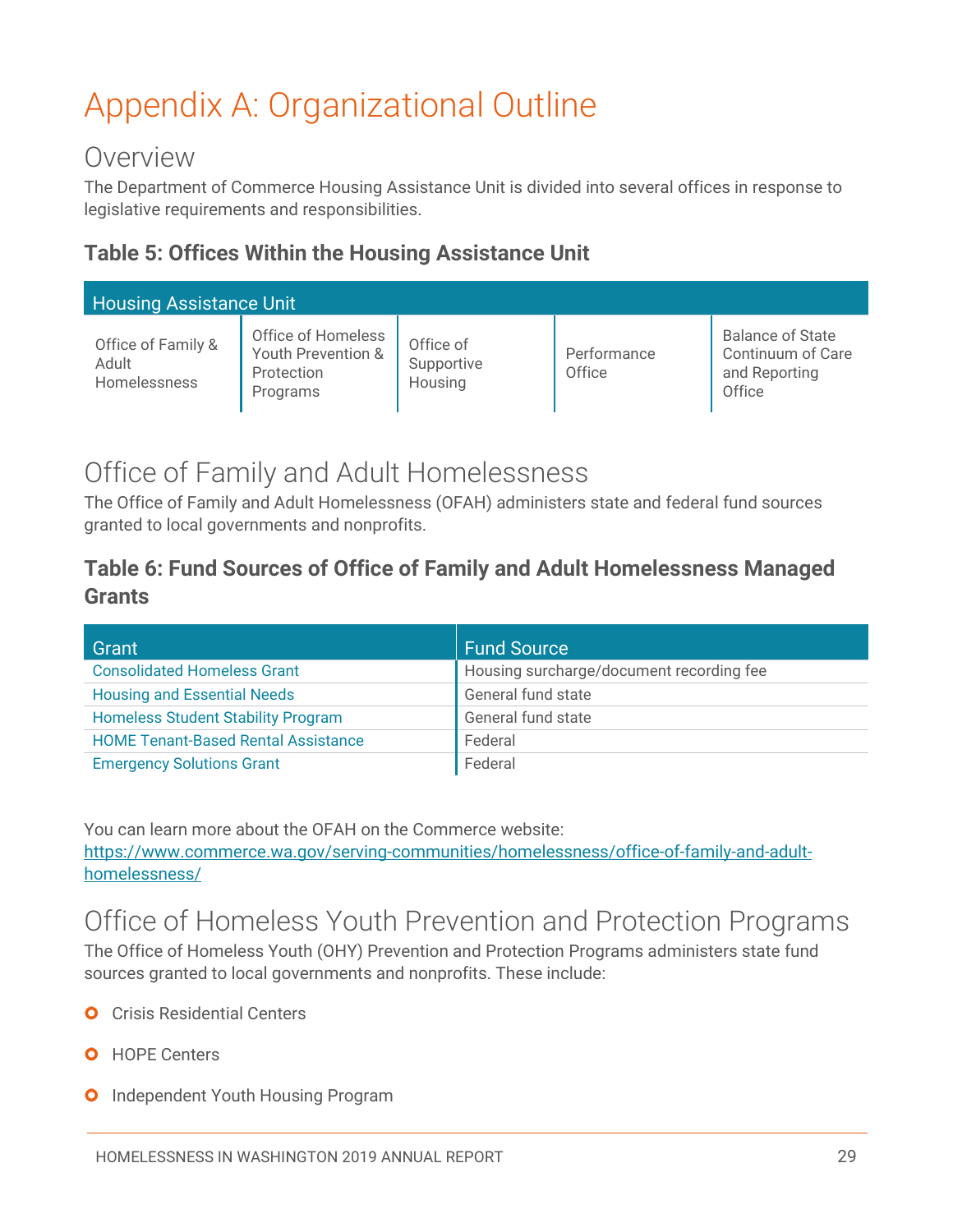- **O** Street Youth Services
- **O** Young Adult Shelter
- **O** Youth Adult Housing Program

You can learn more about the OHY on the Commerce website: [https://www.commerce.wa.gov/serving](https://www.commerce.wa.gov/serving-communities/homelessness/office-of-youth-homelessness/)[communities/homelessness/office-of-youth-homelessness/](https://www.commerce.wa.gov/serving-communities/homelessness/office-of-youth-homelessness/)

### Office of Supportive Housing

The Office of Supportive Housing administers the Landlord Mitigation Program and HUD 811 Project Rental Assistance Demonstration Grant. You can learn more about the Landlord Mitigation Program on the Commerce website at [https://www.commerce.wa.gov/serving-](https://www.commerce.wa.gov/serving-communities/homelessness/landlord-fund-programs/)

[communities/homelessness/landlord-fund-programs/](https://www.commerce.wa.gov/serving-communities/homelessness/landlord-fund-programs/) and the HUD 811 Project Rental Assistance Demonstration Grant at [www.commerce.wa.gov/serving-communities/homelessness/hud-section-811](http://www.commerce.wa.gov/serving-communities/homelessness/hud-section-811-rental-assistance/) [rental-assistance/.](http://www.commerce.wa.gov/serving-communities/homelessness/hud-section-811-rental-assistance/)

# Performance Office

The Performance Office produces the Homeless System Performance Reports and County Report Cards, Dashboards on homeless interventions, and more. This office also leads compliance efforts with the low-barrier and coordinated entry requirements for Consolidated Homeless Grant grantees. You can learn more about how this office provides information on the homeless system performance on the Commerce website at [http://www.commerce.wa.gov/serving-communities/homelessness/homeless](http://www.commerce.wa.gov/serving-communities/homelessness/homeless-system-performance/)[system-performance/.](http://www.commerce.wa.gov/serving-communities/homelessness/homeless-system-performance/)

### Balance of State Continuum of Care and Reporting Office

The Balance of State Continuum of Care and Reporting Office works with 34 counties represented in the Balance of Washington State Continuum of Care to submit a consolidated application for funding from the Department of Housing and Urban Development. You can read more about the Balance of State Continuum of Care on the Commerce website at [http://www.commerce.wa.gov/serving](http://www.commerce.wa.gov/serving-communities/homelessness/continuum-of-care/)[communities/homelessness/continuum-of-care/.](http://www.commerce.wa.gov/serving-communities/homelessness/continuum-of-care/)

### Homeless Management Information System

In addition, this office administers the state's Homeless Management Information System (HMIS). It provides front-end solutions for the Balance of State and King County Continuums, as well as data integration technology to bring the other continuum data into the statewide database. HMIS is the data source for most of the information used in Commerce's performance reports. Homeless housing service providers use HMIS to collect and manage data gathered while providing housing assistance to people experiencing homelessness. You can read more about HMIS on the following webpage: [https://www.commerce.wa.gov/serving-communities/homelessness/hmis/.](https://www.commerce.wa.gov/serving-communities/homelessness/hmis/)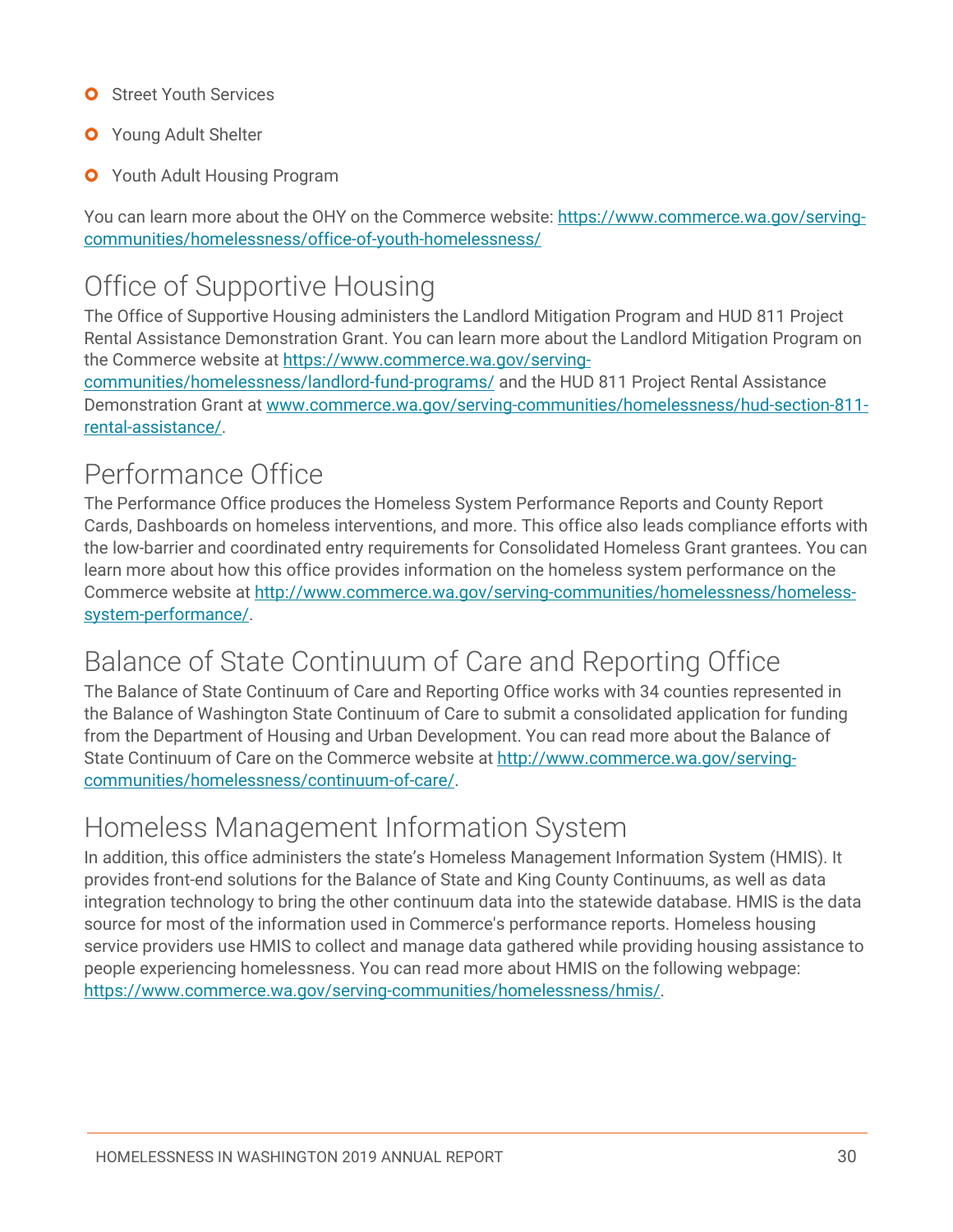# <span id="page-32-0"></span>Appendix B: Homeless Housing Project Expenditure and Data Report

RCW 43.185C.045 requires that each county in Washington report all expenditures by funding sources (federal, state and local) for homeless housing projects in their community. Commerce combines expenditures data with Homeless Management Information System data to create an even more comprehensive report that not only reports expenditures but also links it to outcomes.

In state fiscal year 2019, 1,992 projects spent \$311,086,070 assisting 137,721 households who were homeless or at imminent risk of homelessness. The table below summarizes the number of beds and cost per intervention.

| <b>Service Type</b>                      | <b>Beds</b> | <b>Total</b><br><b>Expenditures</b> | Cost per day per<br>Household | Cost per successful<br>exit per Household |
|------------------------------------------|-------------|-------------------------------------|-------------------------------|-------------------------------------------|
| <b>Rapid Rehousing</b>                   | 5,089       | \$43,889,354                        | \$30.74                       | \$10,096                                  |
| <b>Emergency Shelter</b>                 | 11,054      | \$68,442,099                        | \$36.77                       | \$11,114                                  |
| <b>Transitional Housing</b>              | 4,427       | \$22,916,031                        | \$28.98                       | \$15,805                                  |
| <b>Homeless</b><br>Prevention            | 15,058      | \$38,880,842                        | \$16.55                       | \$4,202                                   |
| Permanent<br><b>Supportive Housing</b>   | 11,745      | \$78,132,749                        | \$30.21                       | n/a                                       |
| <b>Other Permanent</b><br><b>Housing</b> | 4,512       | \$15,006,433                        | \$12.23                       | n/a                                       |
| <b>Street Outreach</b>                   | 7,196       | \$7,604,282                         | n/a                           | n/a                                       |
| <b>Services Only</b>                     | 20,935      | \$17,248,385                        | n/a                           | n/a                                       |

### **Table 7: Homeless Housing Project Expenditures for State Fiscal Year 2019**

You can find the state fiscal year 2019 homeless housing project expenditure and data report on the following webpage: [https://www.commerce.wa.gov/serving-communities/homelessness/state](https://www.commerce.wa.gov/serving-communities/homelessness/state-strategic-plan-annual-report-and-audits/)[strategic-plan-annual-report-and-audits/](https://www.commerce.wa.gov/serving-communities/homelessness/state-strategic-plan-annual-report-and-audits/)

You can find out how the Performance Office uses the expenditure and data on the following webpage: [www.commerce.wa.gov/serving-communities/homelessness/homeless-system-performance/.](http://www.commerce.wa.gov/serving-communities/homelessness/homeless-system-performance/)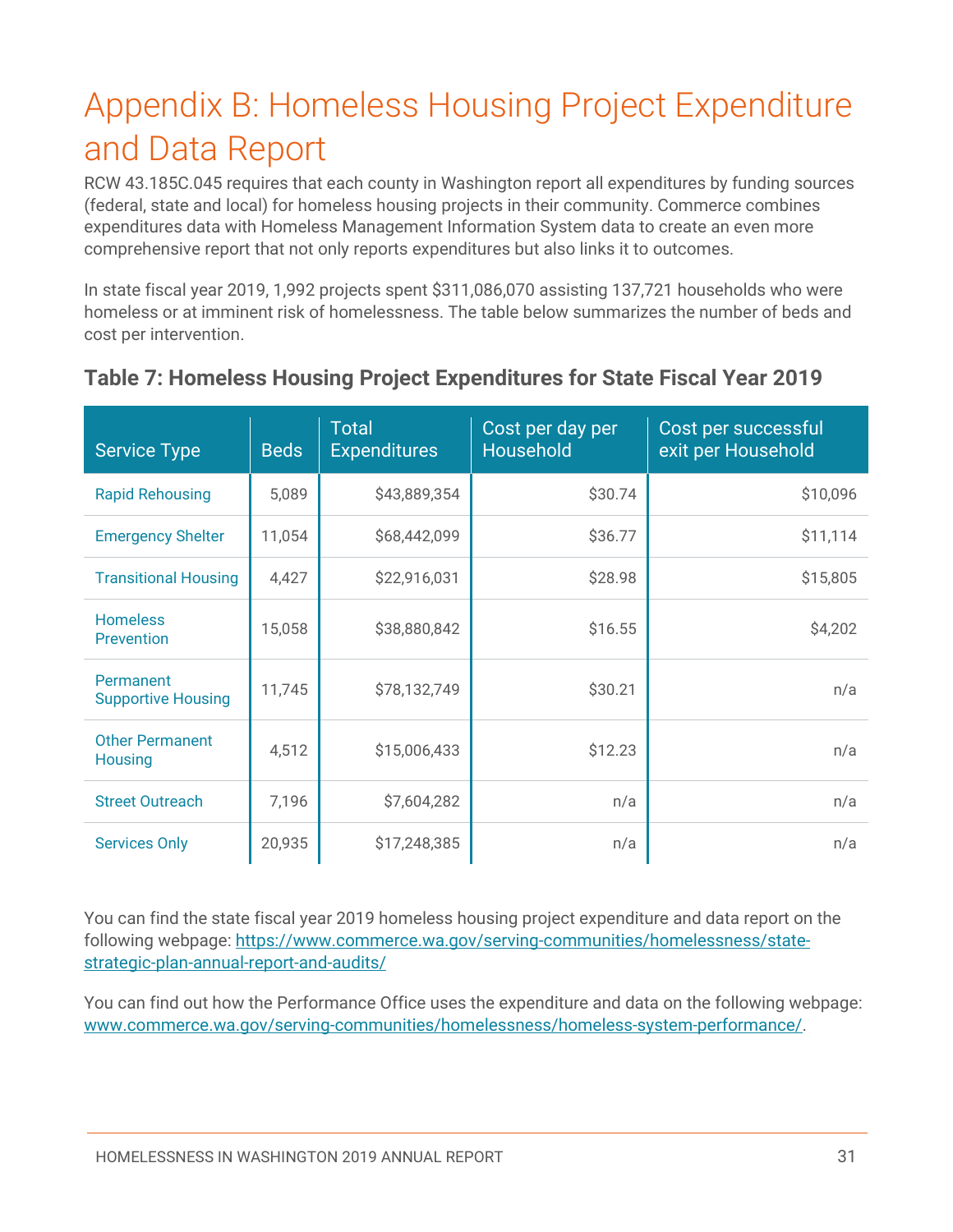# <span id="page-33-0"></span>Appendix C: State-Funded Homeless Housing Reports

Several RCWs require Commerce to report on expenditures, performance, and outcomes of state funds for the following:

- Consolidated Homeless Grant: RCW 434.285C.045
- **O** Housing and Essential Needs: RCW [43.185C.220](http://app.leg.wa.gov/RCW/default.aspx?cite=43.185C.220)
- **O** Homeless Student Stability Program: RCW 43.185C.340
- Independent Youth Housing program: RCW [43.63A.311](http://app.leg.wa.gov/RCW/default.aspx?cite=43.63A.311)  $\bullet$

Commerce reports include the grant recipient and service area, expenditures, interventions and number of households assisted. They may also include additional specific information required in each RCW.

You can find the state fiscal year 2019 state-funded homeless housing reports on the following webpage: [https://www.commerce.wa.gov/serving-communities/homelessness/state-strategic-plan](https://www.commerce.wa.gov/serving-communities/homelessness/state-strategic-plan-annual-report-and-audits/)[annual-report-and-audits/](https://www.commerce.wa.gov/serving-communities/homelessness/state-strategic-plan-annual-report-and-audits/)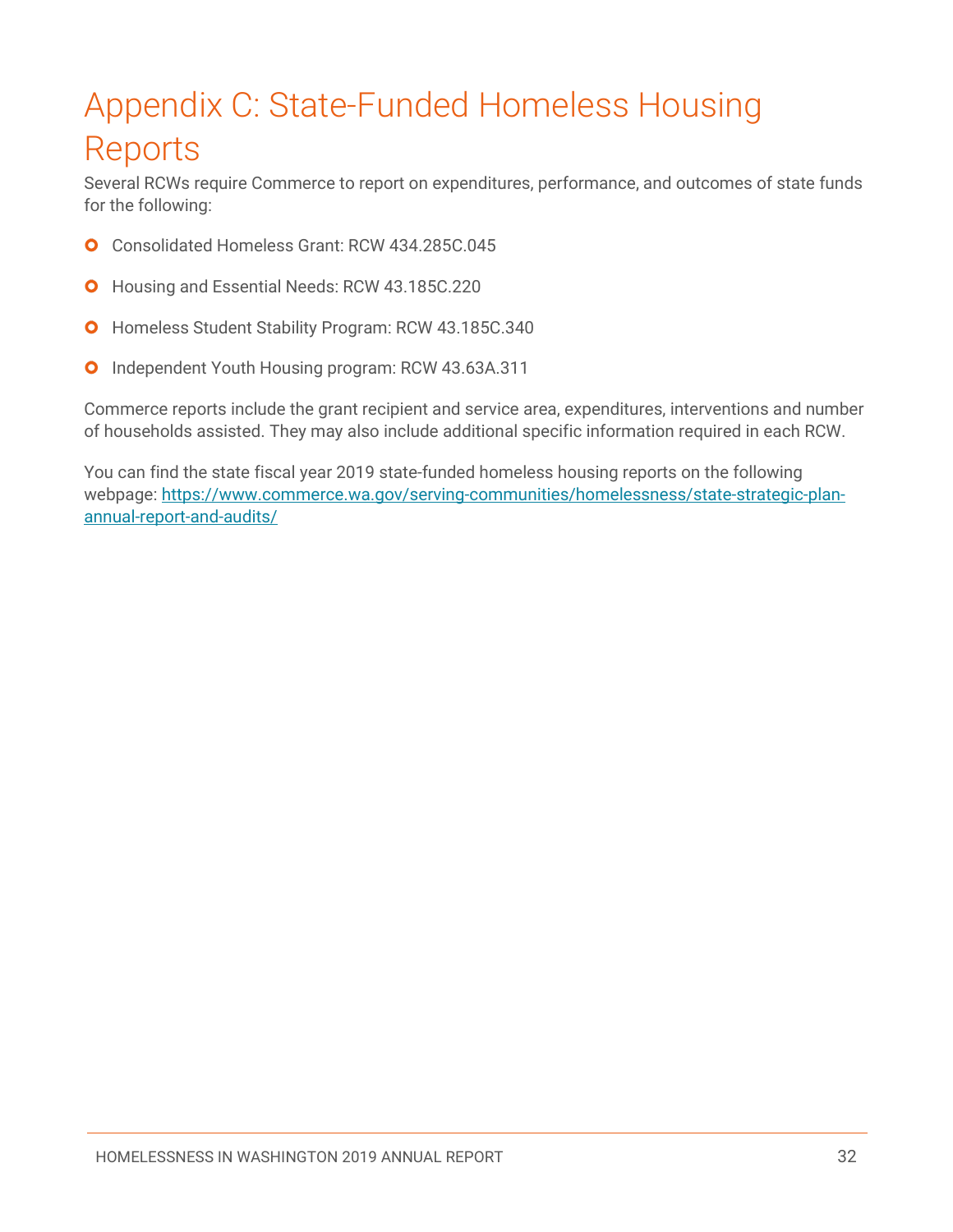# <span id="page-34-0"></span>Appendix D: Landlord Sampling Report

RCW 43.185C.240 requires that Commerce develop a sampling method to obtain data and report by county on the following:

- **O** Type of landlord receiving services
- **O** Number of households
- **O** Number of people in households
- **O** Number of payments
- **O** Total of payments
- **O** Number of households receiving eviction prevention payments
- **O** Number of people in households receiving eviction prevention payments
- **O** Number of eviction prevention payments
- **O** Total of eviction prevention payments

You can find the state fiscal year 2018 Landlord Sampling Report on the following webpage: [https://www.commerce.wa.gov/serving-communities/homelessness/state-strategic-plan-annual](https://www.commerce.wa.gov/serving-communities/homelessness/state-strategic-plan-annual-report-and-audits/)[report-and-audits/.](https://www.commerce.wa.gov/serving-communities/homelessness/state-strategic-plan-annual-report-and-audits/)